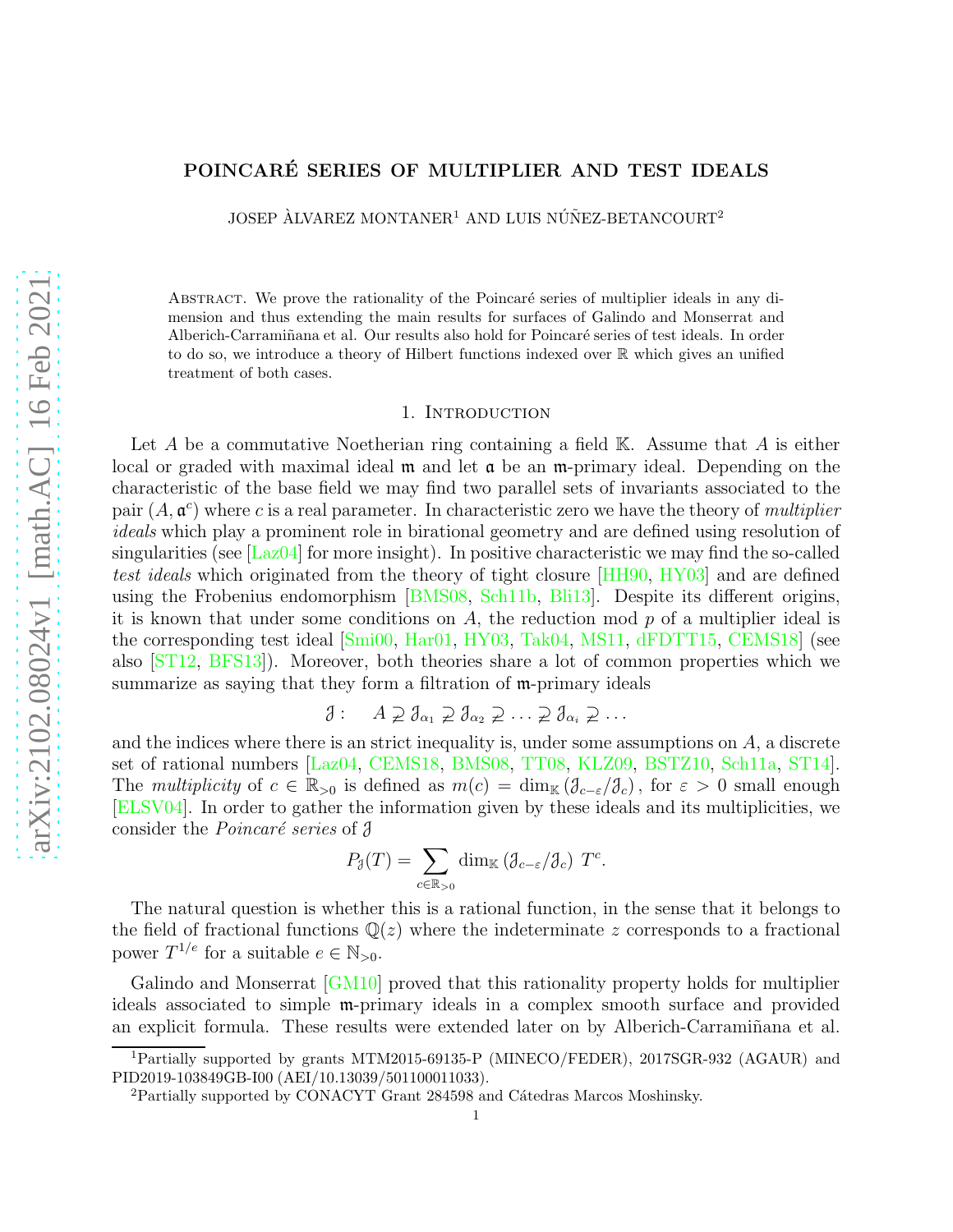<span id="page-1-0"></span>[\[AADG17\]](#page-13-4) (see also [\[AADG20\]](#page-13-5)) to the case of multiplier ideals associated to any m-primary ideal in a complex surface with rational singularities. The techniques used in both cases rely on the theory of singularities in dimension two and, in particular, the fact that the data coming from the log-resolution of any ideal can be encoded in a combinatorial object such as the *dual graph*. In the case of simple ideals, the divisors corresponding to the star vertices of the graph measure the difference between a multiplier ideal and its preceding. In general one needs the notion of *maximal jumping divisor* [\[AADG17\]](#page-13-4) to account for this difference. The formula obtained for the Poincaré series is then described in terms of the excesses of these maximal jumping divisors. During the preparation of this manuscript, we learned that Pande [\[Pan21\]](#page-14-14) has extended these results to the case of smooth varieties in arbitrary dimension.

In this work, we show the rationality of the Poincaré series of multiplier ideals of  $m$ primary ideals in any normal variety in arbitrary dimension (see Theorem [3.2](#page-5-0) and Corollary [4.8](#page-11-0) for the Cohen-Macaulay case). Furthermore, we also prove the rationality of the Poincaré series for test ideals of  $\mathfrak{m}$ -primary ideals in F-finite rings that are strongly F-regular in the punctured spectrum (see Theorem [3.8](#page-7-0) and Corollary [4.9](#page-11-1) for the Cohen-Macaulay case). As a particular case, we obtain the rationality of  $P_{\beta}(T)$  for ideals in normal surfaces in prime characteristic.

Our approach is completely algebraic, and it provides an unified proof of the rationality of the Poincaré series for both the multiplier and the test ideals in any dimension as long as we have discreteness of the jumping numbers and Skoda's theorem. We point out that our main results does not require the rationality of the jumping numbers. Examples of non-rational jumping numbers of multiplier ideals exist by work of Urbinati [\[Urb12\]](#page-15-3). The rationality of the Poincar´e series in this case means that it belongs to the field of fractional functions  $\mathbb{Q}(T^{\alpha_1}, \ldots, T^{\alpha_s}),$  where  $\alpha_1, \ldots, \alpha_s \in \mathbb{R}$  is a finite set of jumping numbers.

To such purpose we develop a theory of Hilbert functions indexed over  $\mathbb R$  that should be of independent interest. More precisely, in Section [2](#page-2-0) we develop the notion of R-good a-filtrations associated to a finitely generated A-module which is an extension of the wellknown theory of good a-filtrations. In this general framework we can define the multiplicity of any module in the filtration and the corresponding Poincaré series. The main result is Theorem [2.5](#page-4-0) where we prove the rationality of such a series. In Section [3](#page-4-1) we specialize our main result to the case of multiplier ideals and test ideals. We also extend to arbitrary dimension the notion of maximal jumping divisor (see Definition [3.3\)](#page-6-0) and give a formula for the multiplicity (see Proposition [3.5\)](#page-6-1). In Section [4](#page-8-0) we provide a different approach to the theory of R-good a-filtrations in the case of Cohen-Macaulay rings that gives a simpler formula for the Poincaré series (see Theorem  $4.5$ ). By comparing our results with the ones previously obtaining by geometric methods, we yield an algebraic formula for the excess associated to the maximal jumping divisor (see Proposition [4.12\)](#page-12-0).

Acknowledgements: Part of this work was done during a research stay of the first author at CIMAT, Guanajuato supported by a Salvador de Maradiaga grant (ref. PRX 19/00405). He wants to thank the people at CIMAT for the warm welcome. We are grateful to Swaraj Pande for sharing a preliminary version of his work. We also acknowledge helpful discussions with Víctor González-Alonso and Martí Lahoz.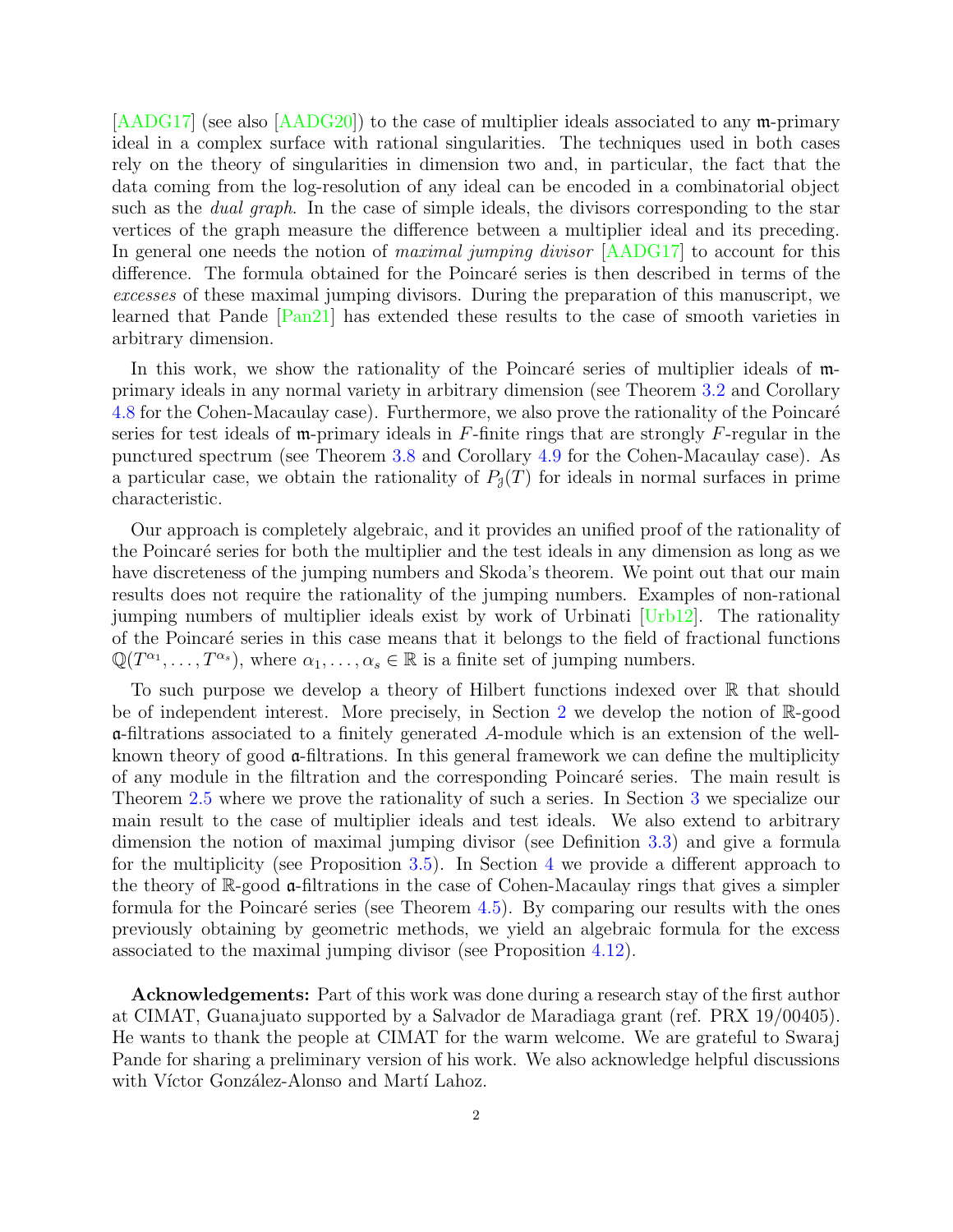#### 2. R-good filtrations

<span id="page-2-1"></span><span id="page-2-0"></span>Let  $A$  be a commutative Noetherian ring. Assume that  $A$  is either local or graded with maximal ideal  $\mathfrak m$  and let  $\mathfrak a$  be an  $\mathfrak m$ -primary ideal. The theory of good  $\mathfrak a$ -filtrations gives an approach to the study of Hilbert functions that covers most of the classical results in an unified way. We start recalling briefly this notion but we refer to Rossi and Valla's monograph [\[RV10\]](#page-14-15) and the references therein for more insight.

Let M be a finitely generated A-module such that  $\lambda(M/\mathfrak{a}M)<\infty$ , where  $\lambda(\cdot)$  denotes the length as A-module. A good  $\mathfrak{a}\text{-}filtration$  on M is a decreasing filtration

$$
\mathcal{M}: \quad M=M_0\supseteq M_1\supseteq\cdots
$$

by A-submodules of M such that  $M_{j+1} = \mathfrak{a}M_j$  for  $j \gg 0$  large enough. Under these premises we may consider the Hilbert and the Hilbert-Samuel function of M with respect to the filtration M defined as

$$
H_{\mathcal{M}}(j) := \lambda \left( M_j / M_{j+1} \right) \quad \text{ and } \quad H^1_{\mathcal{M}}(j) := \lambda \left( M / M_j \right)
$$

respectively. Moreover, we consider the Hilbert and the Hilbert-Samuel series

$$
HS_{\mathcal{M}}(T) := \sum_{j\geq 0} \lambda \left( M_j / M_{j+1} \right) T^j \quad \text{and} \quad HS_{\mathcal{M}}^1(T) := \sum_{j\geq 0} \lambda \left( M / M_j \right) T^j.
$$

Notice that we have  $HS_{\mathcal{M}}(T) = (1 - T)HS_{\mathcal{M}}^1(T)$ . As a consequence of the Hilbert-Serre Theorem, we can express them as rational functions

$$
HS_{\mathcal{M}}(T) = (1 - T)HS_{\mathcal{M}}^{1}(T) = (1 - T)\frac{h_{\mathcal{M}}(T)}{(1 - T)^{d+1}},
$$

where  $h_{\mathcal{M}}(T) \in \mathbb{Z}[T]$  satisfies  $h_{\mathcal{M}}(1) \neq 0$  and d is the Krull dimension of M. The polynomial  $h_{\mathcal{M}}(T)$  is the *h-polynomial* of M.

The aim of this section is to extend the notion of good  $\alpha$ -filtrations by allowing filtrations indexed over  $\mathbb R$  and thus mimicking properties satisfied by filtrations given by multiplier and test ideals.

**Definition 2.1.** Let M be a finitely generated A-module such that  $\lambda (M/\mathfrak{a}M) < \infty$ . An R-good **a**-filtration is a decreasing filtration  $\mathcal{M} := \{M_{\alpha}\}_{{\alpha} > 0}$  of submodules of  $M_0 = M$ , indexed by a discrete set of positive real numbers such that  $M_{\alpha+1} = \mathfrak{a} M_{\alpha}$  for all  $\alpha > j$  with  $j \gg 0$  large enough. We call it a Q-good a-filtration when the set of indices is contained in Q.

Indeed, we may think of M as a filtration of submodules  $M_c$  indexed over R for which there exist an increasing sequence of real numbers  $0 < \alpha_1 < \alpha_2 < \dots$  such that  $M_{\alpha_i} = M_c \supsetneq M_{\alpha_{i+1}}$ for any  $c \in [\alpha_i, \alpha_{i+1})$ . In particular we have a discrete filtration of submodules

$$
\mathcal{M}: \quad M \supsetneq M_{\alpha_1} \supsetneq M_{\alpha_2} \supsetneq \ldots \supsetneq M_{\alpha_i} \supsetneq \ldots
$$

and we say that the  $\alpha_i$  are the *jumping numbers* of M. A crucial observation is that, once we fix an index  $c \in \mathbb{R}$ , the filtration

$$
\mathcal{M}_c: \quad M_c \supseteq M_{c+1} \supseteq M_{c+2} \supseteq \cdots
$$

is a good a-filtration.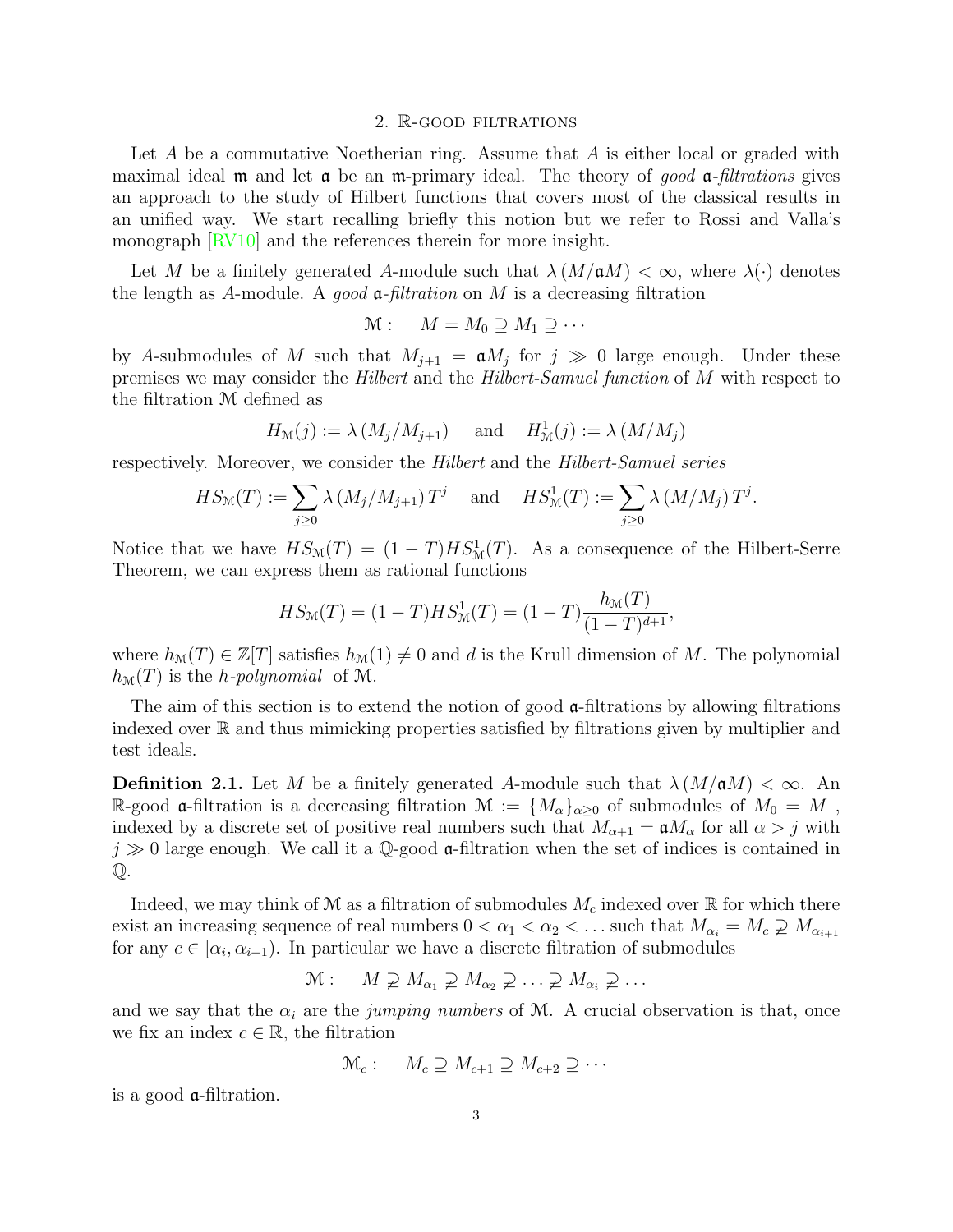**Definition 2.2.** Let  $\mathcal{M} := \{M_c\}_{c \geq 0}$  be an R-good a-filtration. We define the multiplicity of  $c \in \mathbb{R}_{>0}$  as

$$
m(c) := \lambda \left( M_{c-\varepsilon}/M_c \right)
$$

for  $\varepsilon > 0$  small enough. With this definition, it is clear that c is a jumping number if and only if  $m(c) > 0$ .

**Definition 2.3.** Let  $\mathcal{M} := \{M_c\}_{c \geq 0}$  be an R-good a-filtration. We define the Poincaré series of M as

$$
P_{\mathcal{M}}(T) = \sum_{c \in \mathbb{R}_{>0}} m(c) T^c.
$$

The question that we want to address is whether the Poincaré series is rational in the sense that it belongs to the field of fractional functions  $\mathbb{Q}(T^{\alpha_1}, \ldots, T^{\alpha_s}),$  where  $\alpha_1, \ldots, \alpha_s \in \mathbb{R}$  is a finite set of jumping numbers. In the case of Q-good a-filtrations, the rationality of the Poincaré series means that it belongs to the field of fractional functions  $\mathbb{Q}(T^{1/e})$  where  $e \in \mathbb{N}_{>0}$  is the least common multiple of the denominators of all the jumping numbers.

<span id="page-3-0"></span>**Proposition 2.4.** Let  $\mathcal{M} := \{M_c\}_{c \geq 0}$  be an R-good a-filtration. Given  $c \in \mathbb{R}_{>0}$  we have that

$$
\sum_{j\geq 0} m(c+j)T^j
$$

is a rational function in  $\mathbb{Q}(T)$ .

*Proof.* Recall that the Hilbert series  $HS_{\mathcal{M}_{c-\epsilon}}^1(T)$  and  $HS_{\mathcal{M}_c}^1(T)$  associated to the good afiltrations  $\mathcal{M}_{c-\varepsilon}$  and  $\mathcal{M}_c$  are rational functions. From the short exact sequence

$$
0 \longrightarrow M_c/M_{c+j} \longrightarrow M_{c-\varepsilon}/M_{c+j} \longrightarrow M_{c-\varepsilon}/M_c \longrightarrow 0
$$

we get

$$
\sum_{j\geq 0} \lambda \left( M_{c-\varepsilon}/M_{c+j} \right) T^j = HS_{\mathcal{M}_c}^1(T) + m(c) \frac{1}{1-T}.
$$

Analogously, from the short exact sequence

$$
0 \longrightarrow M_{c-\varepsilon+j}/M_{c+j} \longrightarrow M_{c-\varepsilon}/M_{c+j} \longrightarrow M_{c-\varepsilon}/M_{c-\varepsilon+j} \longrightarrow 0
$$

we get

$$
\sum_{j\geq 0} m(c+j)T^j = \sum_{j\geq 0} \lambda (M_{c-\varepsilon}/M_{c+j}) T^j - HS_{\mathcal{M}_{c-\varepsilon}}^1(T)
$$
  
=  $m(c)\frac{1}{1-T} + HS_{\mathcal{M}_c}^1(T) - HS_{\mathcal{M}_{c-\varepsilon}}^1(T)$   
=  $\frac{m(c)}{1-T} + \frac{h_{\mathcal{M}_c}(T) - h_{\mathcal{M}_{c-\varepsilon}}(T)}{(1-T)^{d+1}}$ 

and thus it is a rational function. Here,  $h_{\mathcal{M}_c}(T)$  and  $h_{\mathcal{M}_{c-\varepsilon}}(T)$  are the h-polynomials of the good  $\mathfrak{a}\text{-}$ filtrations  $\mathcal{M}_{c-\varepsilon}$  and  $\mathcal{M}_c$  respectively.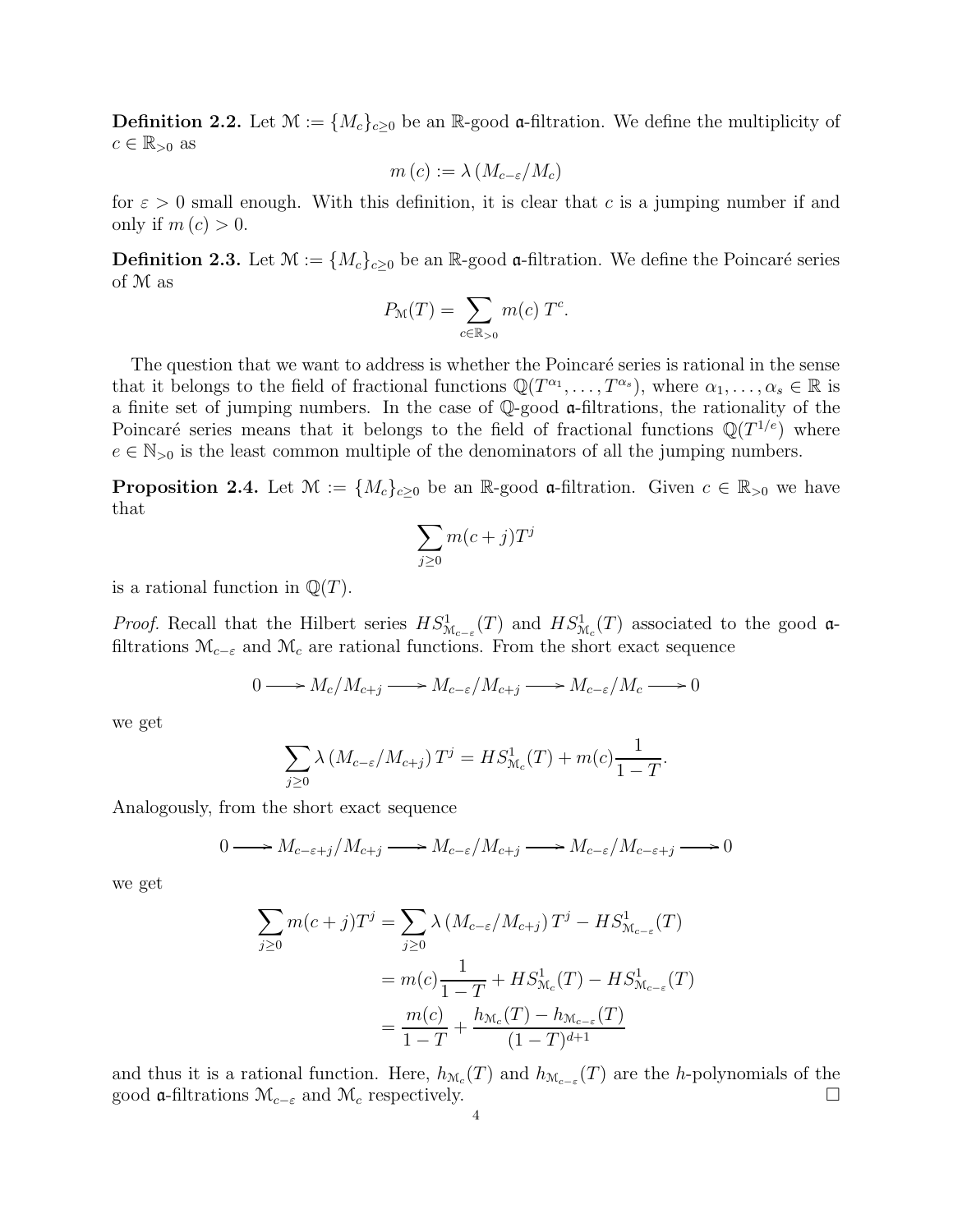<span id="page-4-2"></span><span id="page-4-0"></span>**Theorem 2.5.** Let  $\mathcal{M} := \{M_c\}_{c \geq 0}$  be an R-good a-filtration. Then, the Poincaré series  $P_{\mathcal{M}}(T)$  is rational. Moreover we have

$$
P_{\mathcal{M}}(T) = \sum_{c \in (0,1]} \left( \frac{m(c)}{1-T} + \frac{h_{\mathcal{M}_c}(T) - h_{\mathcal{M}_{c-\varepsilon}}(T)}{(1-T)^{d+1}} \right) T^c,
$$

where  $h_{\mathcal{M}_c}(T)$  and  $h_{\mathcal{M}_{c-\varepsilon}}(T)$  are the h-polynomials of the good  $\mathfrak{a}$ -filtrations  $\mathcal{M}_{c-\varepsilon}$  and  $\mathcal{M}_c$ respectively.

Proof. We have

$$
P_{\mathcal{M}}(T) = \sum_{c \in \mathbb{R}_{>0}} m(c) T^{c} = \sum_{c \in (0,1]} \left( \sum_{j \in \mathbb{Z}_{\geq 0}} m(c+j) T^{j} \right) T
$$

<span id="page-4-1"></span>and thus the result follows from Proposition [2.4.](#page-3-0)  $\Box$ 

# 3. POINCARÉ SERIES OF MULTIPLIER AND TEST IDEALS

In this section we turn our attention to the case where A contains a field  $\mathbb{K}$  and the  $\mathbb{R}$ -good a-filtration that we consider is given by a filtration of m-primary ideals

 $\mathcal{J}: A \supsetneq \mathcal{J}_{\alpha_1} \supsetneq \mathcal{J}_{\alpha_2} \supsetneq \ldots \supsetneq \mathcal{J}_{\alpha_i} \supsetneq \ldots$ 

In this setting, the multiplicity of  $c \in \mathbb{R}_{>0}$  is  $m(c) = \dim_{\mathbb{K}} (\mathcal{J}_{c-\varepsilon}/\mathcal{J}_c)$ , for  $\varepsilon > 0$  small enough, and the Poincaré series of  $\beta$  is

$$
P_{\mathcal{J}}(T) = \sum_{c \in \mathbb{R}_{>0}} \dim_{\mathbb{K}} (\mathcal{J}_{c-\varepsilon}/\mathcal{J}_c) \ T^c.
$$

The aim of this section is to specialize the results we obtained in the previous section to the case of multiplier ideals and test ideals.

3.1. **Multiplier ideals.** Let  $(A, \mathfrak{m})$  be a normal local ring containing an algebraically closed field K of characteristic zero and  $\mathfrak{a} \subseteq A$  an ideal. Under these general assumptions we ensure the existence of canonical divisors  $K_X$  on  $X = \text{Spec } A$  which are not necessarily Q-Cartier. Then we may find some effective boundary divisor  $\Delta$  such that  $K_X + \Delta$  is Q-Cartier with index m large enough. Now, given a *log-resolution*  $\pi : X' \to X$  of the triple  $(X, \Delta, \mathfrak{a})$  we pick a canonical divisor  $K_{X'}$  in X' such that  $\pi_* K_{X'} = K_X$  and let F be an effective divisor such that  $\mathfrak{a} \cdot \mathfrak{O}_{X'} = \mathfrak{O}_{X'}(-F)$ .

The *multiplier ideal* associated to the triple  $(X, \Delta, \mathfrak{a}^c)$  for some real number  $c \in \mathbb{R}_{>0}$  is defined as

$$
\mathcal{J}(X,\Delta,\mathfrak{a}^c) = \pi_* \mathfrak{O}_{X'} \left( \left[ K_{X'} - \frac{1}{m} \pi^* (m(K_X + \Delta)) - cF \right] \right).
$$

This construction allowed de Fernex and Hacon [\[dFH09\]](#page-14-16) to define the multiplier ideal  $\mathcal{J}(\mathfrak{a}^c)$ associated to  $\mathfrak a$  and c as the unique maximal element of the set of multiplier ideals  $\mathfrak J(X,\Delta,\mathfrak a^c)$ where  $\Delta$  varies among all the effective divisors such that  $K_X + \Delta$  is Q-Cartier. The key point in their proof is the existence of such a divisor  $\Delta$  that realizes the multiplier ideal as

c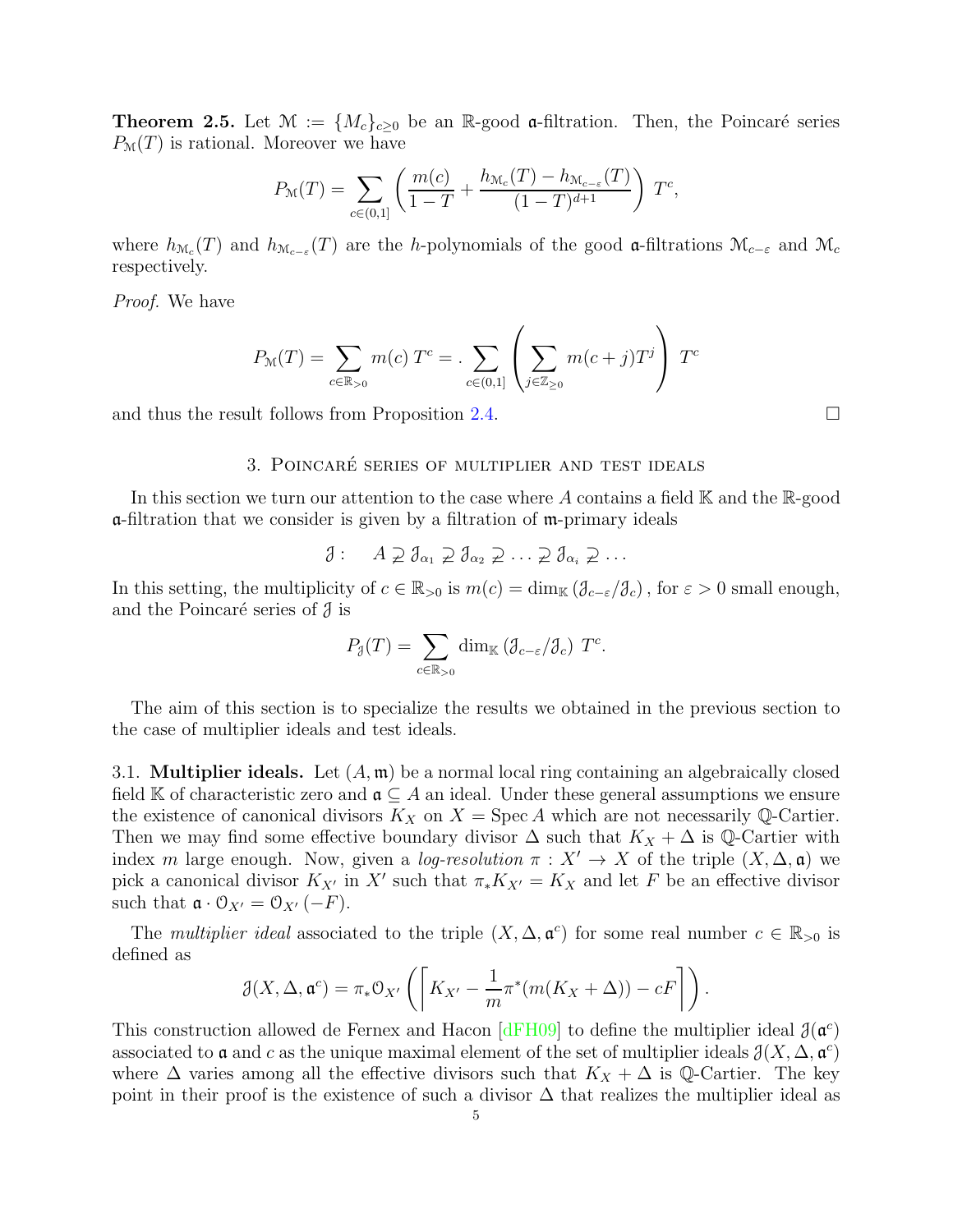<span id="page-5-1"></span> $\mathcal{J}(\mathfrak{a}^c) = \mathcal{J}(X, \Delta, \mathfrak{a}^c)$ . In this general framework we have that the local vanishing theorem still hold [\[dFEM14,](#page-14-17) Theorem 4.1.19]. Namely, for any  $c \in \mathbb{R}_{>0}$  we have

$$
R^1 \pi_* \mathcal{O}_{X'}\left(\left[K_{X'} - \frac{1}{m} \pi^* (m(K_X + \Delta)) - cF\right]\right) = 0.
$$

**Remark 3.1.** If A is Q-Gorenstein, the canonical module  $K_X$  is Q-Cartier so no boundary  $\Delta$  is required in the definition of multiplier ideal. Namely we have

$$
\mathcal{J}(\mathfrak{a}^c) = \pi_* \mathfrak{O}_{X'} \left( \left[ K_{X'} - \frac{1}{m} \pi^* (mK_X) - cF \right] \right).
$$

From its construction we have that the multiplier ideals form a filtration

$$
A \supsetneq \mathcal{J}(\mathfrak{a}^{\alpha_1}) \supsetneq \mathcal{J}(\mathfrak{a}^{\alpha_2}) \supsetneq \dots \supsetneq \mathcal{J}(\mathfrak{a}^{\alpha_i}) \supsetneq \dots
$$

and the  $\alpha_i$  where we have a strict inclusion of ideals are the jumping numbers of the ideal  $\alpha$ .

Assume in addition that  $\mathfrak a$  is an m-primary ideal and thus F is a divisor with exceptional support. Then any multiplier ideal  $\mathcal{J}(\mathfrak{a}^c)$  is m-primary as well. To ensure that  $\mathcal{J} = \{ \mathcal{J}(\mathfrak{a}^c) \}_{c \geq 0}$ is an  $\mathbb{R}$ -good  $\mathfrak{a}$ -filtration we notice the following:

- $\cdot$  *Discreteness*: If **a** is **m**-primary, the number of multiplier ideals in any interval  $[c_1, c_2]$ is smaller or equal than  $\dim_{\mathbb{K}} \mathcal{J}(\mathfrak{a}^{c_1}) / \mathcal{J}(\mathfrak{a}^{c_2})$ .
- · Skoda's theorem [\[dFH09,](#page-14-16) Corollary 5.7]: For any  $c > \dim A$  we have  $\mathcal{J}(\mathfrak{a}^c) = \mathfrak{a} \cdot \mathcal{J}(\mathfrak{a}^{c-1})$ .

There are cases where the jumping numbers are not rational as shown by Urbinati [\[Urb12\]](#page-15-3). Known cases where the jumping numbers form a discrete set of rational numbers and thus the filtration  $\mathcal{J} = {\{\mathcal{J}(\mathfrak{a}^c)\}}_{c \geq 0}$  is a Q-good  $\mathfrak{a}\text{-filtration}$  are:

- $\cdot$  X is Q-Gorenstein.
- The symbolic Rees algebra  $\mathcal{R}(-(K_X + \Delta)) := \bigoplus_{n \geq 0} \mathcal{O}_X(-n(K_X + \Delta))$  is finitely generated [\[CEMS18,](#page-14-8) Remark 2.26].

<span id="page-5-0"></span>**Theorem 3.2.** Let  $(A, \mathfrak{m})$  be a normal local ring of dimension d containing an algebraically closed field K of characteristic zero,  $\mathfrak{a} \subseteq A$  an  $\mathfrak{m}$ -primary ideal and let  $\mathfrak{J} := \{ \mathfrak{J}(\mathfrak{a}^c) \}_{c \geq 0}$  be the filtration given by multiplier ideals. Then, the Poincaré series  $P_{\mathfrak{J}}(T)$  is rational. Indeed, we have

$$
P_{\mathcal{J}}(T) = \sum_{c \in (0,1]} \left( \frac{m(c)}{1-T} + \frac{h_{\mathcal{J}(a^c)}(T) - h_{\mathcal{J}(a^{c-\epsilon})}(T)}{(1-T)^{d+1}} \right) T^c,
$$

where  $h_{\mathcal{J}(\mathfrak{a}^c)}(T)$  is the *h*-polynomial associated to the multiplier ideal  $\mathcal{J}(\mathfrak{a}^c)$ .

*Proof.* The result follows from Theorem [2.5.](#page-4-0)

When  $\vec{A}$  is the local ring at a rational singularity of a surface, Alberich-Carramiñana et al. [\[AADG17,](#page-13-4) Theorem 4.1] gave a precise formula for the multiplicity  $m(c)$  of any given  $c \in \mathbb{R}_{>0}$ , and consequently an explicit description of the Poincaré series. We may follow the same approach to get a partial extension of their formula.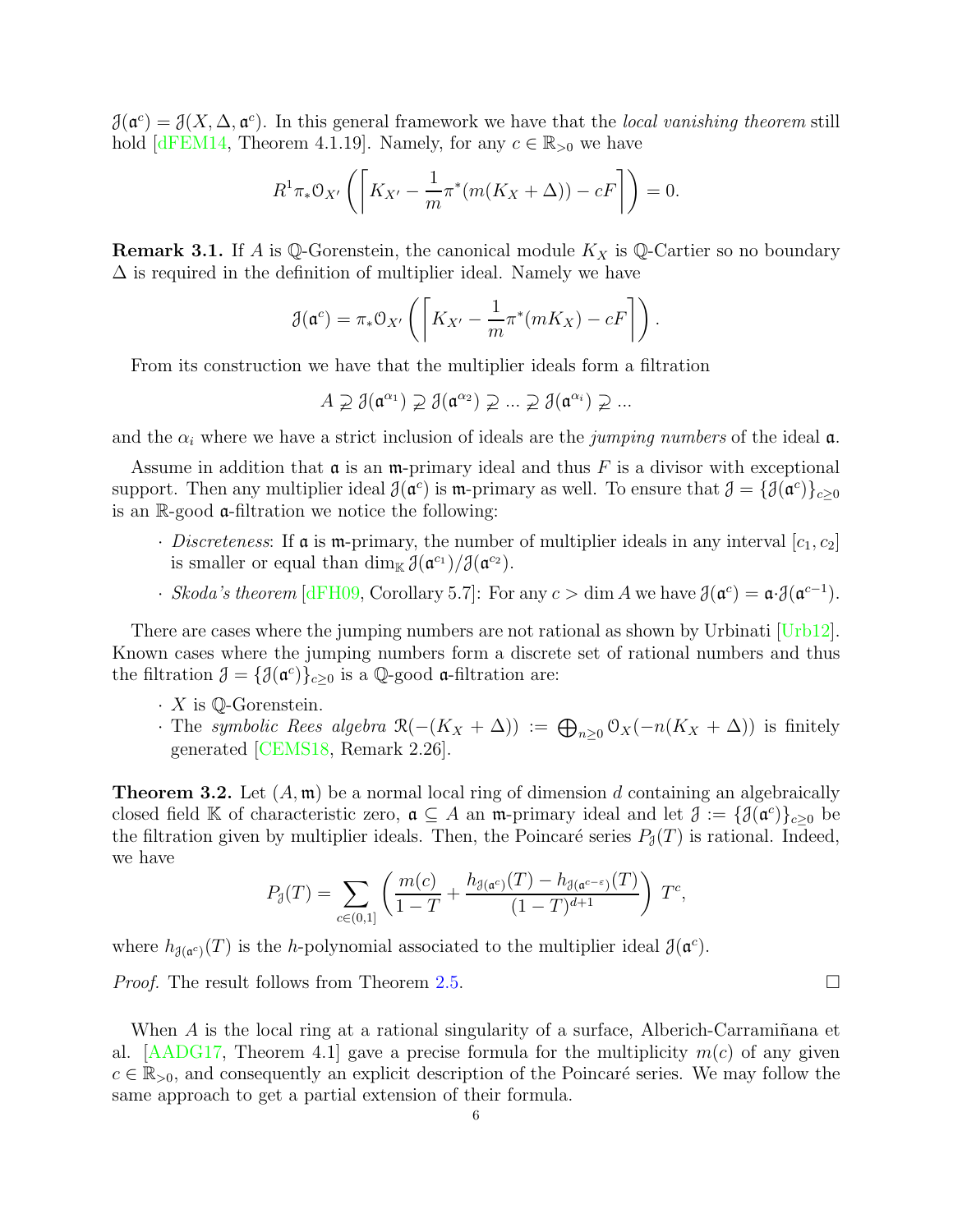<span id="page-6-2"></span><span id="page-6-0"></span>**Definition 3.3.** Let  $(X, \Delta, \mathfrak{a}^c)$  be a triple. The maximal jumping divisor associated to  $c \in \mathbb{R}_{>0}$  is

$$
H_c = \left[K_{X'} - \frac{1}{m}\pi^*(m(K_X + \Delta)) - (c - \varepsilon)F\right] - \left[K_{X'} - \frac{1}{m}\pi^*(m(K_X + \Delta)) - cF\right]
$$

where  $\varepsilon$  is small enough.

**Remark 3.4.** Denote  $K_{X'} - \frac{1}{m}$  $\frac{1}{m}\pi^*(m(K_X+\Delta))=\sum_i k_iE_i$  and  $F=\sum_i e_iE_i$ , where the  $E_i$ 's are the exceptional components of  $\pi$ . Then  $H_c$  can be defined as the reduced divisor whose components are the  $E_i$  such that  $k_i - ce_i \in \mathbb{Z}$ . In particular we have  $H_c = H_{c+1}$  for all  $c \in \mathbb{R}_{>0}$ .

<span id="page-6-1"></span>**Proposition 3.5.** Let  $(X, \Delta, \mathfrak{a}^c)$  be a triple. Then, the multiplicity of  $c \in \mathbb{R}_{>0}$  is

$$
m(c) = h^{0}\left(H_{c}, \mathcal{O}_{H_{c}}\left(\left[K_{X'} - \frac{1}{m}\pi^{*}(m(K_{X} + \Delta)) - cF\right] + H_{c}\right)\right)
$$

*Proof.* To avoid heavy notation, let  $K_\pi := K_{X'} - \frac{1}{m}$  $\frac{1}{m}\pi^*(m(K_X+\Delta)).$  Consider the short exact sequence

$$
0 \longrightarrow \mathcal{O}_{X'}([K_{\pi}-cF]) \longrightarrow \mathcal{O}_{X'}([K_{\pi}-cF]+H_c) \longrightarrow \mathcal{O}_{H_c}([K_{\pi}-cF]+H_c) \longrightarrow 0
$$

Pushing it forward to X and applying local vanishing for multiplier ideals we get the short exact sequence

$$
0 \longrightarrow \pi_* \mathcal{O}_{X'}([K_{\pi}-cF]) \longrightarrow \pi_* \mathcal{O}_{X'}([K_{\pi}-cF]+H_c) \longrightarrow
$$
  

$$
\longrightarrow H^0(H_c, \mathcal{O}_{H_c}([K_{\pi}-cF]+H_c)) \otimes \mathbb{K}_O \longrightarrow 0
$$

or equivalently

$$
0 \longrightarrow \mathcal{J}(\mathfrak{a}^c) \longrightarrow \mathcal{J}(\mathfrak{a}^{(c-\varepsilon)}) \longrightarrow H^0(H_c, \mathcal{O}_{H_c}([K_{\pi}-cF]+H_c)) \otimes \mathbb{K}_O \longrightarrow 0
$$
  
Therefore the multiplicity of c is just  $m(c) = h^0(H_c, \mathcal{O}_{H_c}([K_{\pi}-cF]+H_c)).$ 

Question 3.6. The key ingredient for the explicit formula of the Poincaré series of mul-tiplier ideals in dimension 2 given by Alberich-Carramiñana et al. [\[AADG17\]](#page-13-4) is that the multiplicities satisfy  $m(c + k) - m(c) = k\rho_c$ , where  $\rho_c := -F \cdot H_c$  are the *excesses* associated to the maximal jumping divisor  $H_c$ . Pande [\[Pan21\]](#page-14-14) proved that  $m(c + j)$  is a polynomial function in j of degree less than  $d$  in the case of smooth varieties in arbitrary dimension  $d$ . These results motivate the following question regarding multiplicities for m-primary ideals in normal rings. Is there a polynomial expression in terms of  $j$  for

$$
m(c + j) - m(c) = h^{0}(H_{c}, \mathcal{O}_{H_{c}}([K_{\pi} - cF] + H_{c} + jF)) - h^{0}(H_{c}, \mathcal{O}_{H_{c}}([K_{\pi} - cF] + H_{c}))
$$

3.2. Test ideals. Let A be a commutative Noetherian ring containing a field  $\mathbb K$  of characteristic  $p > 0$ . The theory of test ideals has its origins in the work of Hochster and Huneke on tight closure [\[HH90\]](#page-14-1). In the case of A being a regular ring, Hara and Yoshida [\[HY03\]](#page-14-2) extended the notion of test ideals to pairs  $(A, \mathfrak{a}^c)$  where  $\mathfrak{a} \subseteq A$  is an ideal. Their construction has been generalized in subsequent works [\[BMS08,](#page-13-0) [BMS09,](#page-13-6) [TT08,](#page-15-1) [BSTZ10,](#page-13-3) [Sch11b,](#page-14-3) [Bli13\]](#page-13-1) using the theory of Cartier operators.

Assume that A is F-finite. Then, the test ideal  $\tau(\mathfrak{a}^c)$  associated to **a** and some real number  $c \in \mathbb{R}_{\geq 0}$  is the smallest nonzero ideal which is compatible with any Cartier operator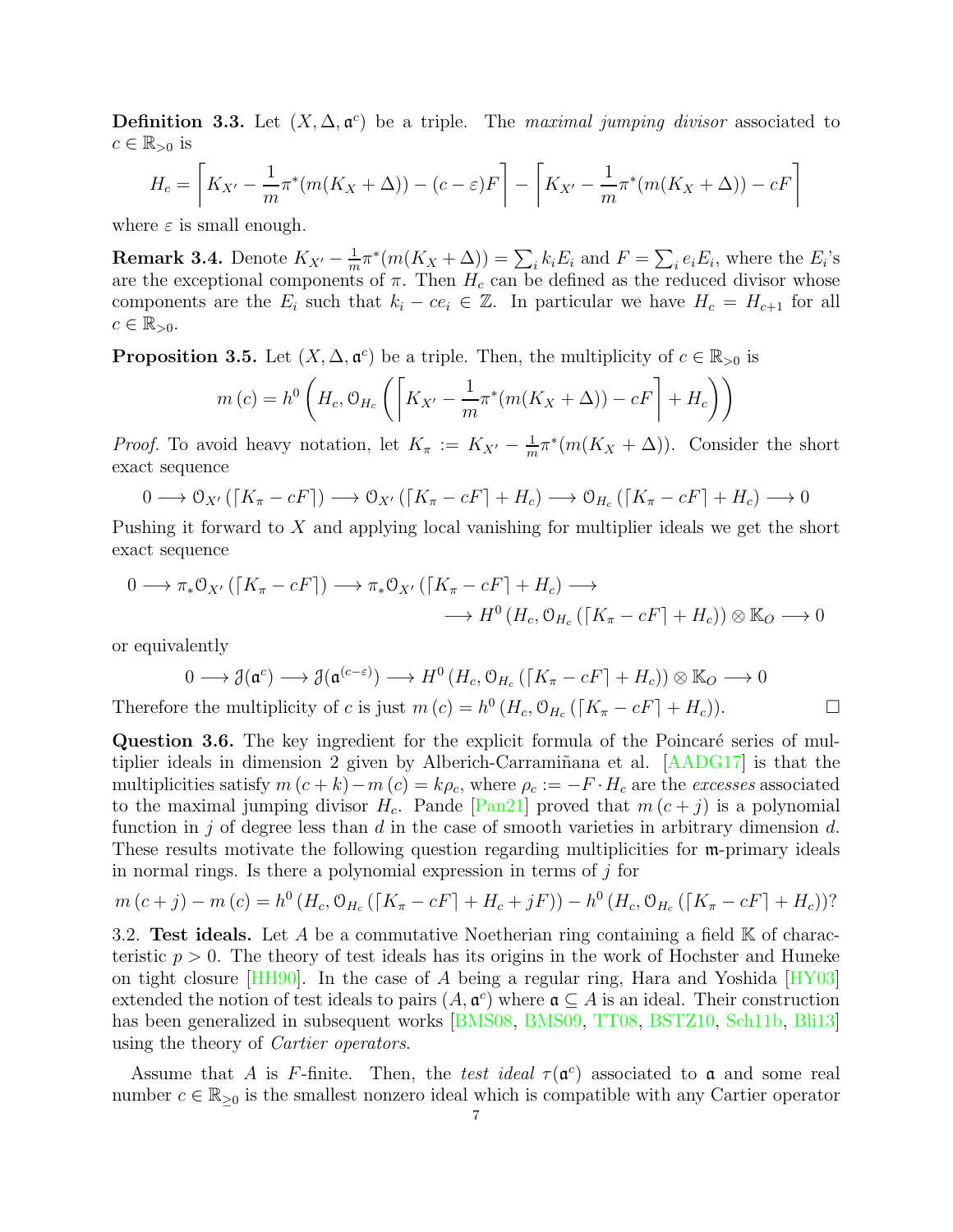<span id="page-7-1"></span> $\phi \in \bigoplus_{e\geq 0} \text{Hom}_{A}(F^e_*A, A) \cdot F^e_* \mathfrak{a}^{\lceil c p^e \rceil}$ , where  $F^e_*$  is the Frobenius functor. In this situation we also have a filtration

$$
A \supsetneq \tau(\mathfrak{a}^{\alpha_1}) \supsetneq \tau(\mathfrak{a}^{\alpha_2}) \supsetneq \dots \supsetneq \tau(\mathfrak{a}^{\alpha_i}) \supsetneq \dots
$$

and the  $\alpha_i$  where we have a strict inclusion of ideals are called the F-jumping numbers of the ideal a.

We now give a sufficient condition to have that  $\tau(\mathfrak{a}^c)$  is m-primary.

**Lemma 3.7.** Let  $(A, \mathfrak{m})$  be a local F-finite Noetherian ring containing a field K of characteristic  $p > 0$  and let  $\mathfrak{a} \subseteq A$  be an m-primary ideal. Assume that  $A_{\mathfrak{p}}$  is a strongly F-regular ring for all prime ideals  $\mathfrak{p} \neq \mathfrak{m}$ . Then, the test ideals  $\tau(\mathfrak{a}^c)$  are  $\mathfrak{m}$ -primary or A.

Proof. Since test ideals localize [\[Bli13,](#page-13-1) Proposition 3.2], we have that  $\tau(\mathfrak{a}^c)_{\mathfrak{p}} = \tau(\mathfrak{a}^c_{\mathfrak{p}}) =$  $\tau(A_{\mathfrak{p}}^c) = \tau(A_{\mathfrak{p}}) = A_{\mathfrak{p}}$  for all prime ideals  $\mathfrak{p} \neq \mathfrak{m}$ , because  $A_{\mathfrak{p}}$  is strongly F-regular. Therefore  $\mathrm{rad}(\tau(\mathfrak{a}^c$ )) ⊇ m.

Under these extra assumptions we have that  $\tau = {\{\tau(\mathfrak{a}^c)\}}_{c \geq 0}$  is an R-good  $\mathfrak{a}\text{-filtration}$ :

- $\cdot$  *Discreteness*: If  $\mathfrak{a}$  is  $\mathfrak{m}$ -primary and A is strongly F-regular in the punctured spectrum, the number of test ideals in any interval  $[c_1, c_2]$  is smaller or equal than  $\dim_{\mathbb{K}} \tau(\mathfrak{a}^{c_1})/\tau(\mathfrak{a}^{c_2}).$
- · Skoda's theorem [\[Bli13,](#page-13-1) [HT04,](#page-14-18) [ST14\]](#page-15-2): For any  $c > \dim A$  we have  $\tau(\mathfrak{a}^c) = \mathfrak{a} \cdot \tau(\mathfrak{a}^{c-1})$ .

Known cases where the F-jumping numbers form a discrete set of rational numbers and thus the filtration  $\tau = {\{\tau(\mathfrak{a}^c)\}}_{c \geq 0}$  is a Q-good  $\mathfrak{a}$ -filtration are:

- $\cdot$  (A, m) is an F-finite, normal Q-Gorenstein local domain [\[BMS08,](#page-13-0) [TT08,](#page-15-1) [KLZ09,](#page-14-10) [BSTZ10,](#page-13-3) [Sch11a,](#page-14-11) [ST14\]](#page-15-2).
- $\cdot$  A is an F-finite ring which is a direct summand of a regular ring [\[AHN17\]](#page-13-7).

<span id="page-7-0"></span>**Theorem 3.8.** Let  $(A, \mathfrak{m})$  be an F-finite local ring of dimension d containing a field K of characteristic  $p > 0$  and let  $\mathfrak a$  be an  $\mathfrak m$ -primary ideal. Assume that  $A_{\mathfrak p}$  is a strongly F-regular ring for all prime ideals  $\mathfrak{p} \neq \mathfrak{m}$ . Let  $\tau = {\{\tau(\mathfrak{a}^c)\}}_{c \geq 0}$  be the filtration given by test ideals. Then, the Poincaré series  $P_{\tau}(T)$  is rational. Indeed, we have

$$
P_{\tau}(T) = \sum_{c \in (0,1]} \left( \frac{m(c)}{1-T} + \frac{h_{\tau(\mathfrak{a}^c)}(T) - h_{\tau(\mathfrak{a}^{c-\epsilon})}(T)}{(1-T)^{d+1}} \right) T^c
$$

where  $h_{\tau(\mathfrak{a}^c)}(T)$  is the *h*-polynomial associated to the test ideal  $\tau(\mathfrak{a}^c)$ .

*Proof.* The result follows from Theorem [2.5.](#page-4-0)

Motivated by the case of multiplier ideals [\[GM10,](#page-14-13) [AADG17,](#page-13-4) [Pan21\]](#page-14-14), we would like to have a precise description of the multiplicities of F-jumping numbers since it would yield a more explicit formula for the Poincaré series. More precisely we ask the following

**Question 3.9.** Is the multiplicity of test ideals of  $m$ -primary ideals in a strongly F-regular ring,  $m(c + j)$ , a polynomial function in j of degree less than d?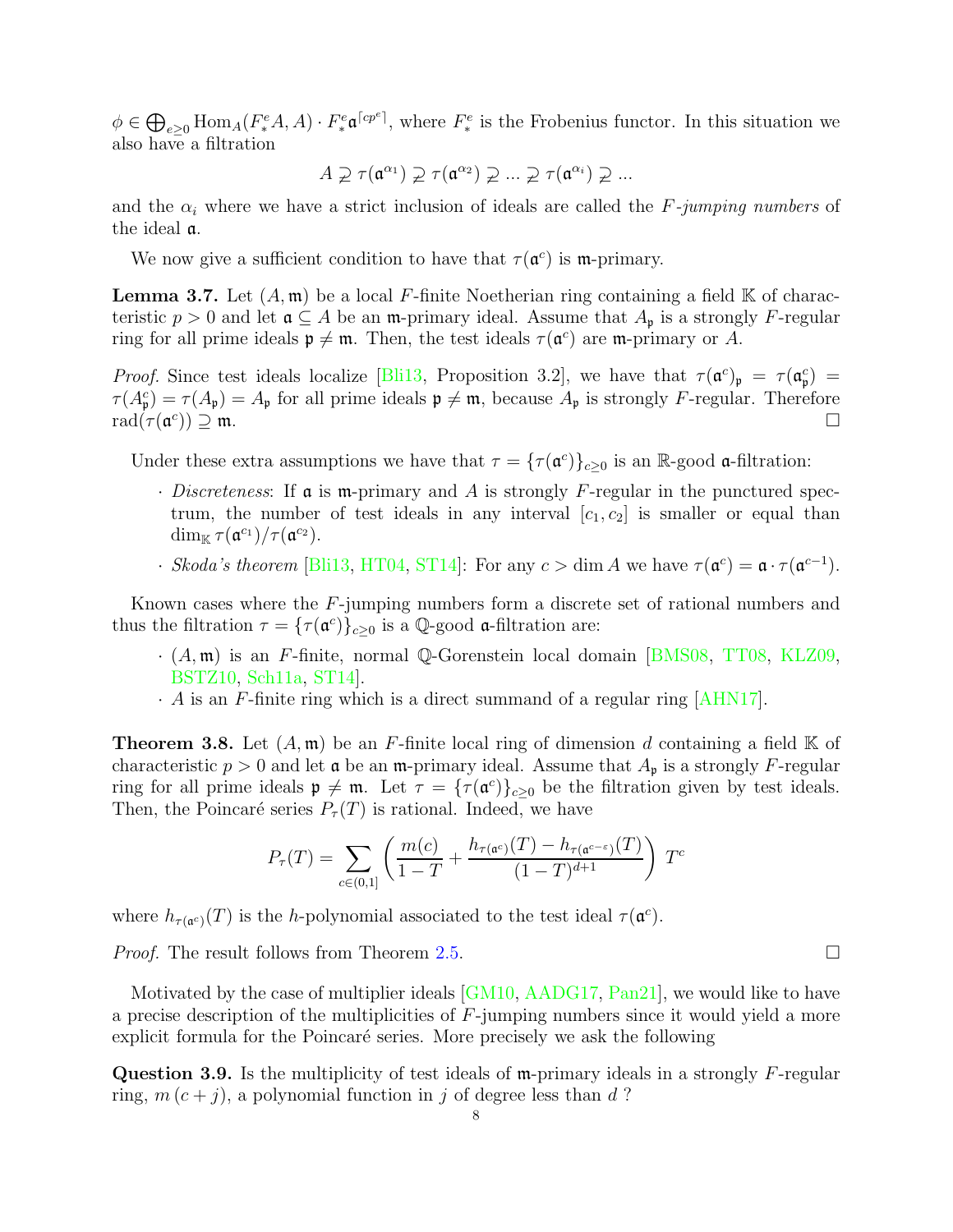## 4. POINCARÉ SERIES IN COHEN-MACAULAY RINGS

<span id="page-8-4"></span><span id="page-8-0"></span>Let  $(A, \mathfrak{m}, \mathbb{K})$  be a Cohen-Macaulay local ring of dimension d. Let  $\mathfrak{a}$  be an  $\mathfrak{m}$ -primary ideal generated by a regular sequence  $f_1, \ldots, f_d$ . Let  $\mathcal{J} = \{\mathcal{J}_c\}_{c\geq 0}$  be an R-good  $\mathfrak{a}\text{-filtration}$ of m-primary ideals satisfying Skoda's theorem so  $\mathcal{J}_c = \mathfrak{a} \mathcal{J}_{c-1}$  for all  $c > d$ . The Poincaré series of  $\mathcal{J}$  is

$$
P_{\mathcal{J}}(T) = \sum_{c \in \mathbb{R}_{>0}} m(c) T^{c} = \sum_{c \in (0,1]} \left( \sum_{j \ge 0} m(c+j) T^{j} \right) T^{c}
$$

and zooming in the summands we have

$$
\sum_{j\geq 0} m(c+j)T^j = m(c)+m(c+1)T+\cdots+m(c+d-2)T^{d-2}+T^{d-1}\sum_{j\geq 0} \lambda(\mathfrak{a}^j \mathfrak{J}_{c+d-1-\varepsilon}/\mathfrak{a}^j \mathfrak{J}_{c+d-1})T^j
$$

The aim of this section is to work towards finding a more explicit formula for the Poincaré series in Cohen-Macaulay rings, especially in the case that  $\mathcal J$  is a filtration of multiplier or test ideals where we require that K is an infinite field. Namely, let  $(A, \mathfrak{m})$  be a local Noetherian ring containing an infinite field  $\mathbb K$  and let  $\mathfrak a$  be any  $\mathfrak m$ -primary ideal. Every minimal reduction of  $\alpha$  can be generated by a superficial sequence of length equal to the analytical spread of  $\alpha$ [\[HS06,](#page-14-19) Theorem 8.6.3]. Since  $\mathfrak{a}$  is  $\mathfrak{m}$ -primary,  $\ell(\mathfrak{a}) = \dim(A)$ . If A is Cohen-Macaulay this superficial sequence is indeed a regular sequence. Therefore we have  $\bar{\mathfrak{a}} = (f_1, \ldots, f_d)$ , where (·) denotes the integral closure. Multiplier ideals and test ideal are invariant up to integral closure so we may assume that  $\alpha$  is generated by a regular sequence.

<span id="page-8-1"></span>**Setup 4.1.** Let  $(A, \mathfrak{m}, \mathbb{K})$  be a Cohen-Macaulay local ring of dimension d. Let  $J \subseteq A$  be an m-primary ideal and  $\mathfrak{a} = (f_1, \dots, f_d)$  a parameter ideal. Consider a free resolution

(1) 
$$
\cdots \longrightarrow A^{\beta_2} \longrightarrow A^{\beta_1} \longrightarrow A \longrightarrow A/\mathfrak{a}^j \longrightarrow 0,
$$

where  $\beta_1 = {\binom{j+(d-1)}{d-1}}$  $\binom{(d-1)}{d-1}$  is the number of generators of  $\mathfrak{a}^j$ . After tensoring with  $A/J$ , we get

<span id="page-8-3"></span>(2) 
$$
\cdots \longrightarrow (A/J)^{\beta_2} \xrightarrow{\phi_j^J} (A/J)^{\beta_1} \xrightarrow{\varphi_j^J} (A/J) \longrightarrow A/(\mathfrak{a}^j + J) \longrightarrow 0,
$$

The morphisms  $\varphi_j^J$  and  $\phi_j^J$  plays a role in what follows. If the ideal J is clear from the context we simply denote  $\varphi_j$  and  $\phi_j$ . Notice also that  $\phi_j = 0$  for  $j = 0$ .

<span id="page-8-2"></span>**Lemma 4.1.** Let  $(A, \mathfrak{m}, \mathbb{K})$  be a Cohen-Macaulay local ring of dimension d. Let  $J \subseteq A$  be an m-primary ideal and  $\mathfrak{a} = (f_1, \dots, f_d)$  a parameter ideal. Then, for every  $j \in \mathbb{Z}_{>0}$  we have

$$
\lambda(J/\mathfrak{a}^j J) = \lambda(A/\mathfrak{a}^j) - \lambda(\text{Im }\phi_j) + (\beta_1 - 1)\lambda(A/J)
$$

where  $\beta_1 = {\binom{j+(d-1)}{d-1}}$  $\binom{d-1}{d-1}$ .

*Proof.* From the short exact sequence,  $0 \to J \to A \to A/J \to 0$ , we have the induced long exact sequence

$$
0 \to \operatorname{Tor}\nolimits_1^A (A/\mathfrak{a}^j, A/J) \to J/\mathfrak{a}^j J \to A/\mathfrak{a}^j \to A/(\mathfrak{a}^j + J) \to 0.
$$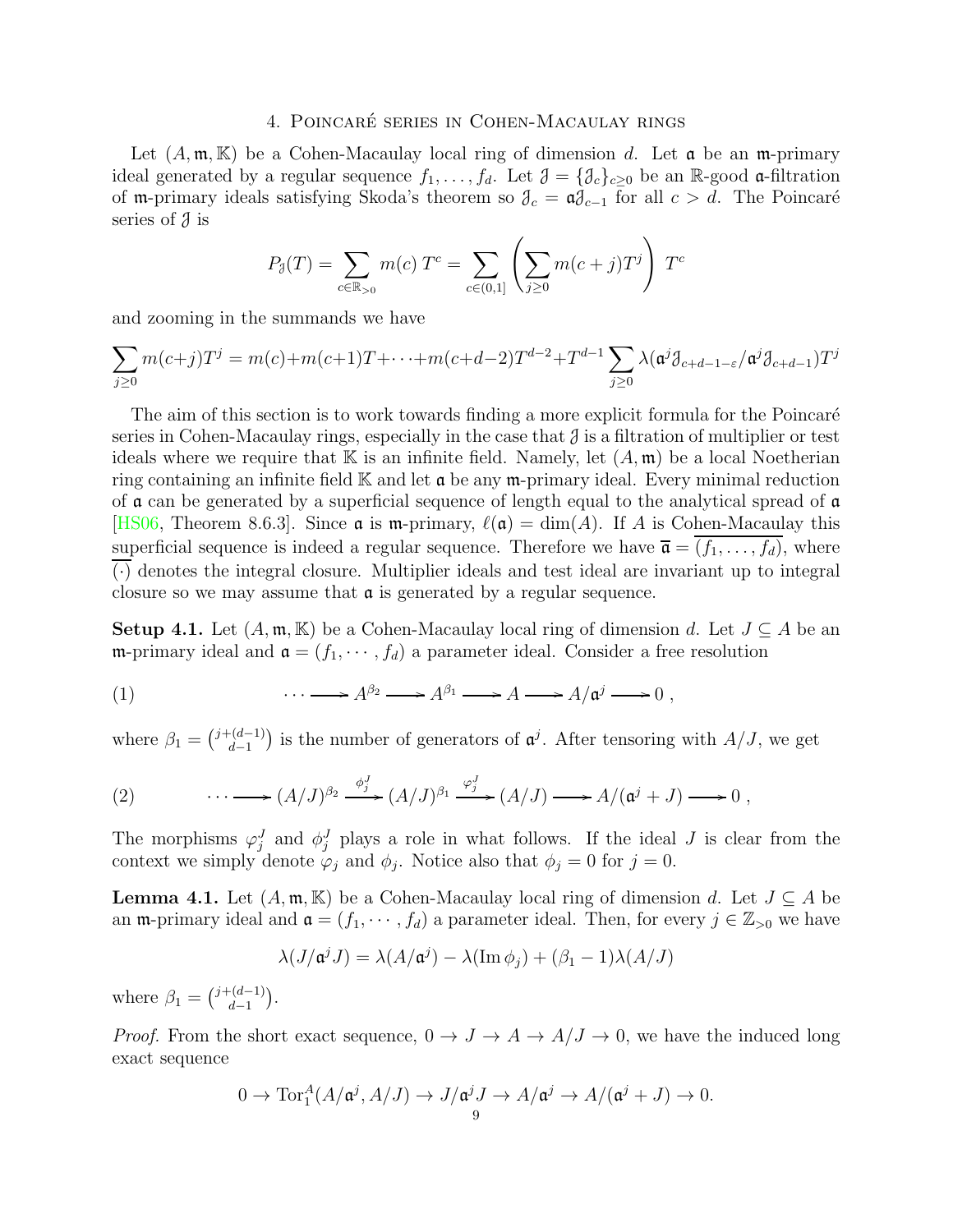<span id="page-9-2"></span>Following Notation [4.1](#page-8-1) we have  $Tor_1^A(A/\mathfrak{a}^j, A/J) = \ker \varphi_j / \operatorname{Im} \phi_j$  and  $A/(\mathfrak{a}^j + J) =$  $(A/J)/\operatorname{Im}\varphi_j$ . Then,

$$
\lambda(J/\mathfrak{a}^j J) = \lambda(A/\mathfrak{a}^j) + \lambda(\operatorname{Tor}_1^A(A/\mathfrak{a}^j, A/J)) - \lambda(A/(\mathfrak{a}^j + J))
$$
  
\n
$$
= \lambda(A/\mathfrak{a}^j) + [\lambda(\ker \varphi_j) - \lambda(\operatorname{Im} \phi_j)] - [\lambda(A/J) - \lambda(\operatorname{Im} \varphi_j)]
$$
  
\n
$$
= \lambda(A/\mathfrak{a}^j) - \lambda(\operatorname{Im} \phi_j) - \lambda(A/J) + [\lambda(\ker \varphi_j) + \lambda(\operatorname{Im} \varphi_j)]
$$
  
\n
$$
= \lambda(A/\mathfrak{a}^j) - \lambda(\operatorname{Im} \phi_j) - \lambda(A/J) + \lambda((A/J)^{\beta_1})
$$
  
\n
$$
= \lambda(A/\mathfrak{a}^j) - \lambda(\operatorname{Im} \phi_j) - \lambda(A/J) + \beta_1 \lambda(A/J)
$$
  
\n
$$
= \lambda(A/\mathfrak{a}^j) - \lambda(\operatorname{Im} \phi_j) + (\beta_1 - 1)\lambda(A/J)
$$

 $\Box$ 

<span id="page-9-0"></span>**Lemma 4.2.** Let  $(A, \mathfrak{m}, \mathbb{K})$  be a Cohen-Macaulay local ring of dimension d. Let  $J \subseteq K \subseteq A$ be **m**-primary ideals and  $\mathfrak{a} = (f_1, \dots, f_d)$  a parameter ideal. Then,

$$
\sum_{j\geq 0} \lambda(\mathfrak{a}^j K/\mathfrak{a}^j J) T^j = \frac{\lambda(K/J)}{(1-T)^d} + \sum_{j\geq 1} [\lambda(\operatorname{Im} \phi_j^K) - \lambda(\operatorname{Im} \phi_j^J)] T^j.
$$

Proof. From the short exact sequences

$$
0 \to \mathfrak{a}^j K / \mathfrak{a}^j J \to K / \mathfrak{a}^j J \to K / \mathfrak{a}^j K \to 0 \quad , \quad 0 \to J / \mathfrak{a}^j J \to K / \mathfrak{a}^j J \to K / J \to 0
$$
  
set  $\lambda (\mathfrak{a}^j K / \mathfrak{a}^j I) = \lambda (K / I) + \lambda (J / \mathfrak{a}^j I) = \lambda (K / \mathfrak{a}^j K)$ . Thus, applying Lomm 2.4.1 to t

we get  $\lambda(\mathfrak{a}^j K/\mathfrak{a}^j J) = \lambda(K/J) + \lambda(J/\mathfrak{a}^j J) - \lambda(K/\mathfrak{a}^j K)$ . Thus, applying Lemma [4.1](#page-8-2) to the ideals  $J$  and  $K$ , we get

$$
\lambda(\mathfrak{a}^j K/\mathfrak{a}^j J) = \lambda(K/J) + [\lambda(A/\mathfrak{a}^j) - \lambda(\operatorname{Im} \phi_j^J) + (\beta_1 - 1)\lambda(A/J)]
$$
  
\n
$$
- [\lambda(A/\mathfrak{a}^j) - \lambda(\operatorname{Im} \phi_j^K) + (\beta_1 - 1)\lambda(A/K)]
$$
  
\n
$$
= \lambda(K/J) + (\beta_1 - 1)(\lambda(A/J) - \lambda(A/K)) + [\lambda(\operatorname{Im} \phi_j^K) - \lambda(\operatorname{Im} \phi_j^J)]
$$
  
\n
$$
= \beta_1 \lambda(K/J) + [\lambda(\operatorname{Im} \phi_j^K) - \lambda(\operatorname{Im} \phi_j^J)],
$$

where  $\beta_1 = \binom{j+(d-1)}{d-1}$  $\binom{(d-1)}{d-1}$ . Then the result follows since  $\sum_{j\geq 0}$   $\binom{j+(d-1)}{d-1}$  $\frac{d-1}{d-1}$ )  $T^j = \frac{1}{(1-T)^2}$  $(1-T)^d$ . — П

In order to get some control on  $\lambda(\text{Im }\phi_i)$  we use the following result of Kodiyalam [\[Kod93,](#page-14-20) Theorem 2] in the form that we need in the present work.

**Proposition 4.3.** Let  $(A, \mathfrak{m}, \mathbb{K})$  be a local ring of dimension d and let  $\mathfrak{a}, J$  be  $\mathfrak{m}$ -primary ideals. Then, for all  $i \geq 0$ , the function  $\lambda(\text{Tor}_i^A(A/\mathfrak{a}^j, A/J))$  is a polynomial of degree  $d-1$ for  $j \gg 0$  large enough.

Using the additivity of the function  $\lambda$  and the fact that Tor modules are the homology modules of the complex [\(2\)](#page-8-3), we get

<span id="page-9-1"></span>**Corollary 4.4.** Under Setup [4.1,](#page-8-1) the function  $\lambda(\text{Im }\phi_j^J)$  is a polynomial of degree  $d-1$  for  $j \gg 0$  large enough.

The main result of this section is the following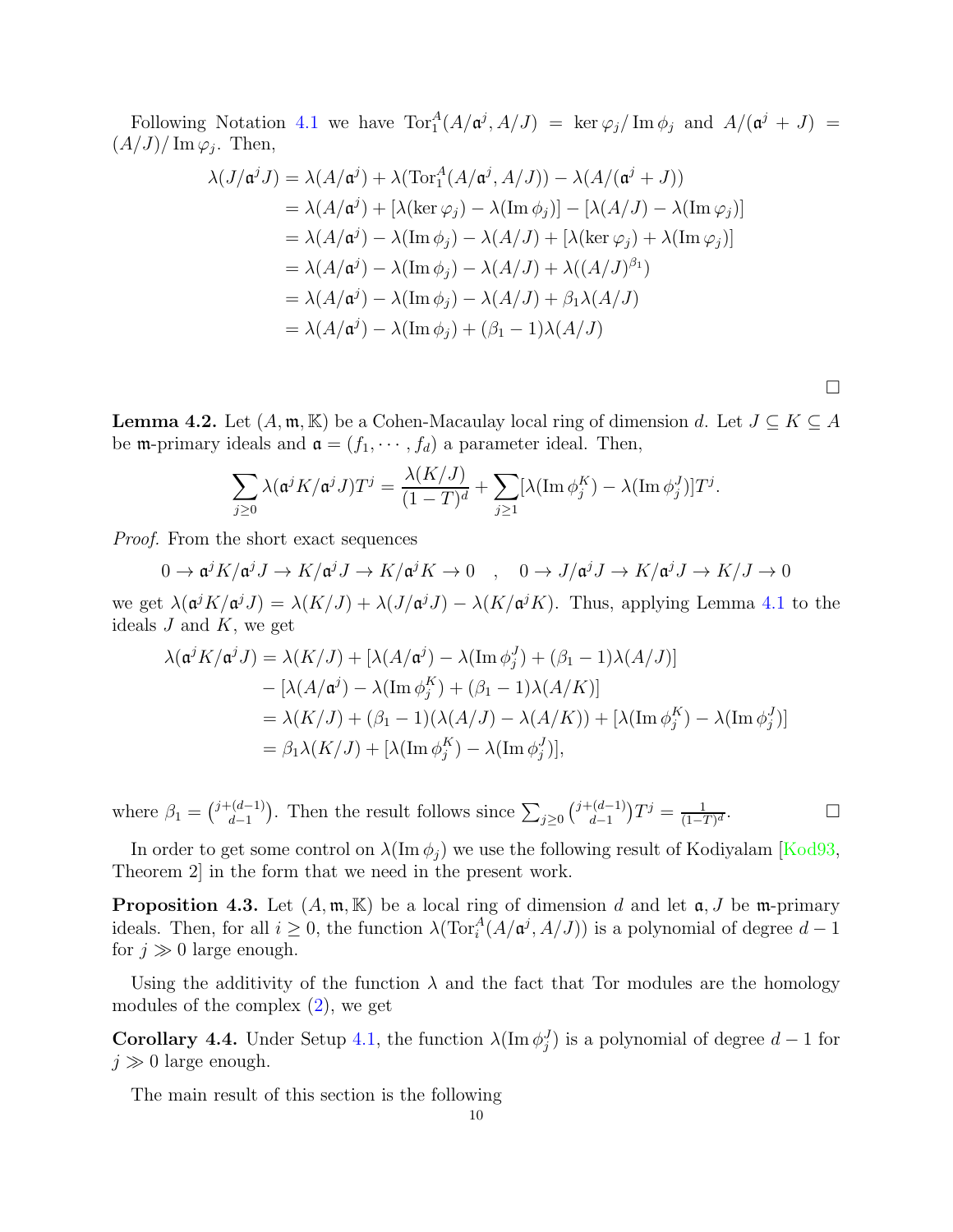<span id="page-10-0"></span>**Theorem 4.5.** Let  $(A, \mathfrak{m}, \mathbb{K})$  be a Cohen-Macaulay local ring of dimension d. Let  $\mathfrak{a} =$  $(f_1, \dots, f_d)$  be a parameter ideal and  $\mathcal{J} = \{\mathcal{J}_c\}_{c\geq 0}$  an R-good a-filtration of m-primary ideals satisfying  $\mathcal{J}_c = \mathfrak{a} \mathcal{J}_{c-1}$  for all  $c > d$ . Then, there exists  $\alpha_1, \ldots, \alpha_d \in \mathbb{Z}$  and  $p(T) \in \mathbb{Z}[T]$  such that

$$
P_{\mathcal{J}}(T) = \sum_{c \in (0,1]} \left( m(c) + \dots + m(c+d-2)T^{d-2} + \frac{m(c+d-1)T^{d-1}}{(1-T)^d} + T^d \left( \frac{\alpha_d}{(1-T)^d} + \dots + \frac{\alpha_1}{(1-T)} + p(T) \right) \right) T^c.
$$

Proof. We have

$$
\sum_{j\geq 0} m(c+j)T^j = m(c) + m(c+1)T + \dots + m(c+d-2)T^{d-2} + T^{d-1} \sum_{j\geq 0} \lambda(\mathfrak{a}^j \mathfrak{J}_{c+d-1-\varepsilon}/\mathfrak{a}^j \mathfrak{J}_{c+d-1})T^j
$$

so applying Lemma [4.2](#page-9-0) with  $K = \mathcal{J}_{c+d-1-\varepsilon}$  and  $J = \mathcal{J}_{c+d-1}$  we get

$$
P_{\mathcal{J}}(T) = \sum_{c \in (0,1]} \left( m(c) + \dots + m(c+d-2)T^{d-2} + \frac{m(c+d-1)T^{d-1}}{(1-T)^d} + T^{d-1} \sum_{j \ge 1} [\lambda(\operatorname{Im} \phi_j^{\mathcal{J}_{c+d-1-c}}) - \lambda(\operatorname{Im} \phi_j^{\mathcal{J}_{c+d-1}})]T^j \right) T^c.
$$

Using Corollary [4.4](#page-9-1) we have that for  $j \gg 0$  large enough  $\lambda(\text{Im }\phi_j^{\mathcal{J}_{c+d-1-\varepsilon}})$  $\delta_{j}^{d_{c+d-1-\varepsilon}}) - \lambda (\operatorname{Im} \phi_{j}^{\delta_{c+d-1}})$  $_j^{\theta c+d-1})$  is a polynomial of degree  $d-1$  that can be written as

$$
\alpha_d\binom{(j-1)+d-1}{d-1}+\cdots+\alpha_3\binom{(j-1)+2}{2}+\alpha_2j+\alpha_1
$$

Therefore, there exists  $k \in \mathbb{Z}_{>0}$  such that

$$
T^{d-1} \sum_{j\geq 1} \left[ \lambda \left( \operatorname{Im} \phi_j^{\delta_{c+d-1-\varepsilon}} \right) - \lambda \left( \operatorname{Im} \phi_j^{\delta_{c+d-1}} \right) \right] T^j =
$$
  
= 
$$
T^d \left( q(T) + \sum_{j\geq k} \left[ \alpha_d \binom{(j-1)+d-1}{d-1} + \dots + \alpha_3 \binom{(j-1)+2}{2} + \alpha_2 j + \alpha_1 \right] T^{j-1} \right)
$$
  
= 
$$
T^d \left( q(T) + \left( \frac{\alpha_d}{(1-T)^d} - q_d(T) \right) + \dots + \left( \frac{\alpha_1}{(1-T)} - q_1(T) \right) \right)
$$

where  $q(T), q_d(T), \ldots, q_1(T) \in \mathbb{Z}(T)$  have degree  $\leq k-2$  and the result follows after taking  $p(T) = q(T) - q_d(T) - \cdots - q_1(T).$ 

The following result is a direct consequence of Theorem [4.5.](#page-10-0)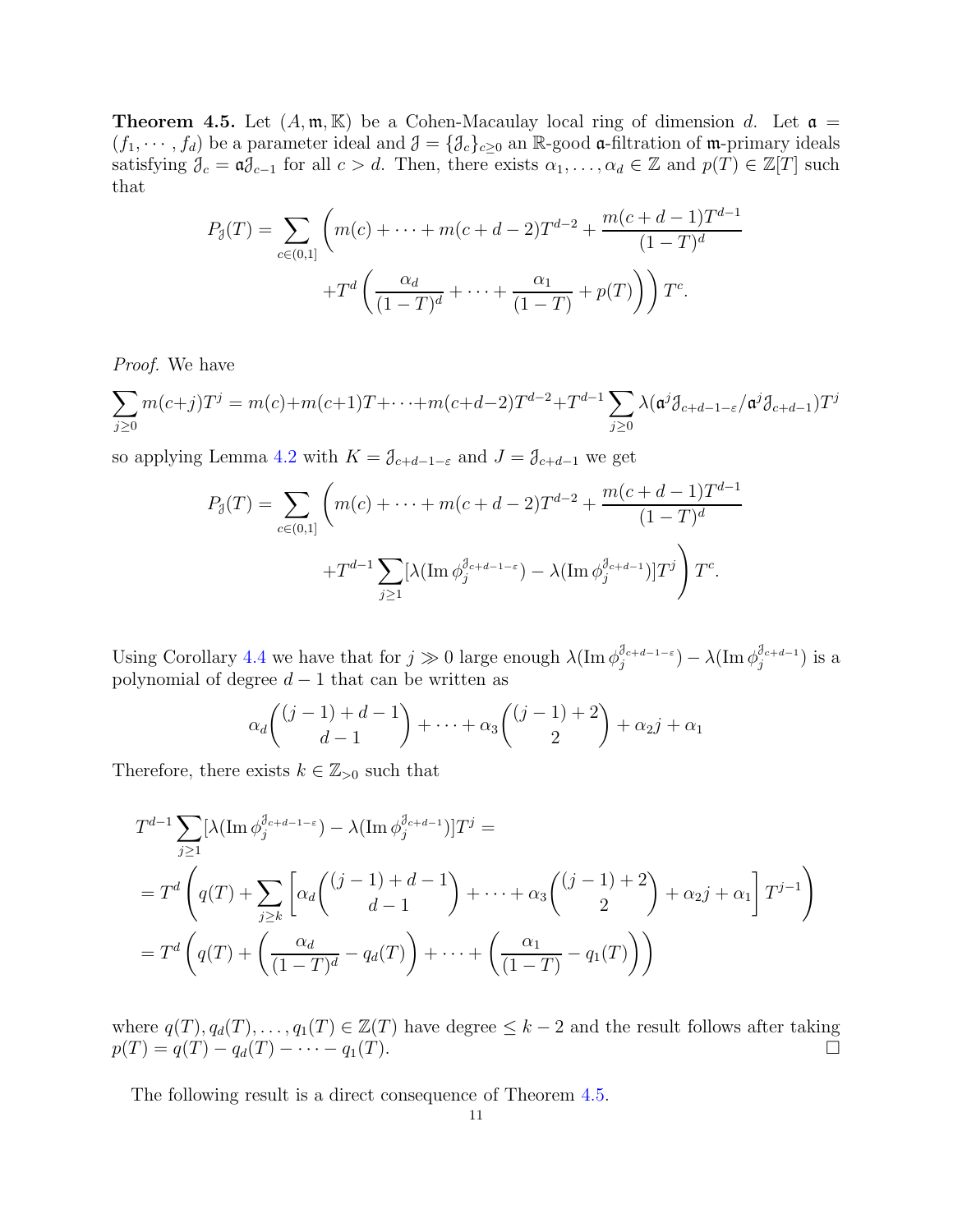<span id="page-11-2"></span>**Corollary 4.6.** Let  $(A, \mathfrak{m}, \mathbb{K})$  be a Cohen-Macaulay local ring of dimension d. Let  $\mathfrak{a} =$  $(f_1, \dots, f_d)$  be a parameter ideal and  $\mathcal{J} = \{\mathcal{J}_c\}_{c\geq 0}$  an R-good a-filtration of m-primary ideals satisfying  $\mathcal{J}_c = \mathfrak{a} \mathcal{J}_{c-1}$  for all  $c > d$ . Then, the function  $m(c + j)$  is a polynomial function on j of degree less than d for  $j \gg 0$  large enough.

Remark 4.7. In the case of multiplier ideals in a smooth variety, Pande proved that this result holds for all  $j$  [\[Pan21,](#page-14-14) Theorem 3.2].

Now we also specialize Theorem [4.5](#page-10-0) to the case of multiplier and test ideals.

<span id="page-11-0"></span>**Corollary 4.8.** Suppose  $(A, \mathfrak{m}, \mathbb{K})$  is a normal Cohen-Macaulay local ring of dimension d over an algebraically closed field of characteristic zero,  $\mathfrak{a} \subseteq A$  is any m-primary ideal and  $\mathcal{J} := \{ \mathcal{J}(\mathfrak{a}^c) \}_{c \geq 0}$  is the filtration given by multiplier ideals. Then,

$$
P_{\mathcal{J}}(T) = \sum_{c \in (0,1]} \left( m(c) + \dots + m(c+d-2)T^{d-2} + \frac{m(c+d-1)T^{d-1}}{(1-T)^d} + T^d \left( \frac{\alpha_d}{(1-T)^d} + \dots + \frac{\alpha_1}{(1-T)} + p(T) \right) \right) T^c.
$$

*Proof.* For every m-primary ideal  $\alpha$  there exist a parameter ideal with the same integral closure. Since the multiplier ideals are the same for an ideal and its integral closure [\[Laz04,](#page-14-0) Variation 9.6.39 (see also  $\left[\text{dFH}\left(9\right), \text{Corollary } 5.7\right]$ ), the result follow from Theorem [4.5.](#page-10-0)

<span id="page-11-1"></span>**Corollary 4.9.** Suppose that  $(A, \mathfrak{m}, \mathbb{K})$  is an F-finite Cohen-Macaulay local domain of dimension d over an infinite field of characteristic  $p > 0$ ,  $A_p$  is a strongly F-regular ring for all prime ideals  $\mathfrak{p} \neq \mathfrak{m}$ ,  $\mathfrak{a}$  is any  $\mathfrak{m}$ -primary ideal and  $\tau = {\{\tau(\mathfrak{a}^c)\}}_{c \geq 0}$  is the filtration given by test ideals. Then,

$$
P_{\tau}(T) = \sum_{c \in (0,1]} \left( m(c) + \dots + m(c+d-2)T^{d-2} + \frac{m(c+d-1)T^{d-1}}{(1-T)^d} + T^d \left( \frac{\alpha_d}{(1-T)^d} + \dots + \frac{\alpha_1}{(1-T)} + p(T) \right) \right) T^c.
$$

*Proof.* For every m-primary ideal  $\alpha$  there exist a parameter ideal with the same integral closure, because K is infinite. Since the test ideals are the same for an ideal and its integral closure [\[HT04,](#page-14-18) Proof of Theorem 4.1] (see also [\[BMS08,](#page-13-0) Lemma 2.27]), the result follow from Theorem [4.5.](#page-10-0)

**Remark 4.10.** Let  $(A, \mathfrak{m}, \mathbb{K})$  be an F-finite normal local ring of dimension 2 over an infinite field of characteristic  $p > 0$ . Then the condition of being strongly F-regular in the punctured spectrum and being Cohen-Macaulay is automatically satisfied

4.1. The case of multiplier ideals in dimension two revisited. Let  $(A, \mathfrak{m}, \mathbb{K})$  be a Cohen-Macaulay local ring of dimension 2. Let  $\mathfrak{a} = (f_1, f_2)$  be a parameter ideal and  $\mathcal{J} = \{\mathcal{J}_c\}_{c\geq0}$  an R-good a-filtration of m-primary ideals satisfying  $\mathcal{J}_c = \mathfrak{a}\mathcal{J}_{c-1}$  for all  $c > 2$ . Using Theorem  $4.5$  we get the Poincaré series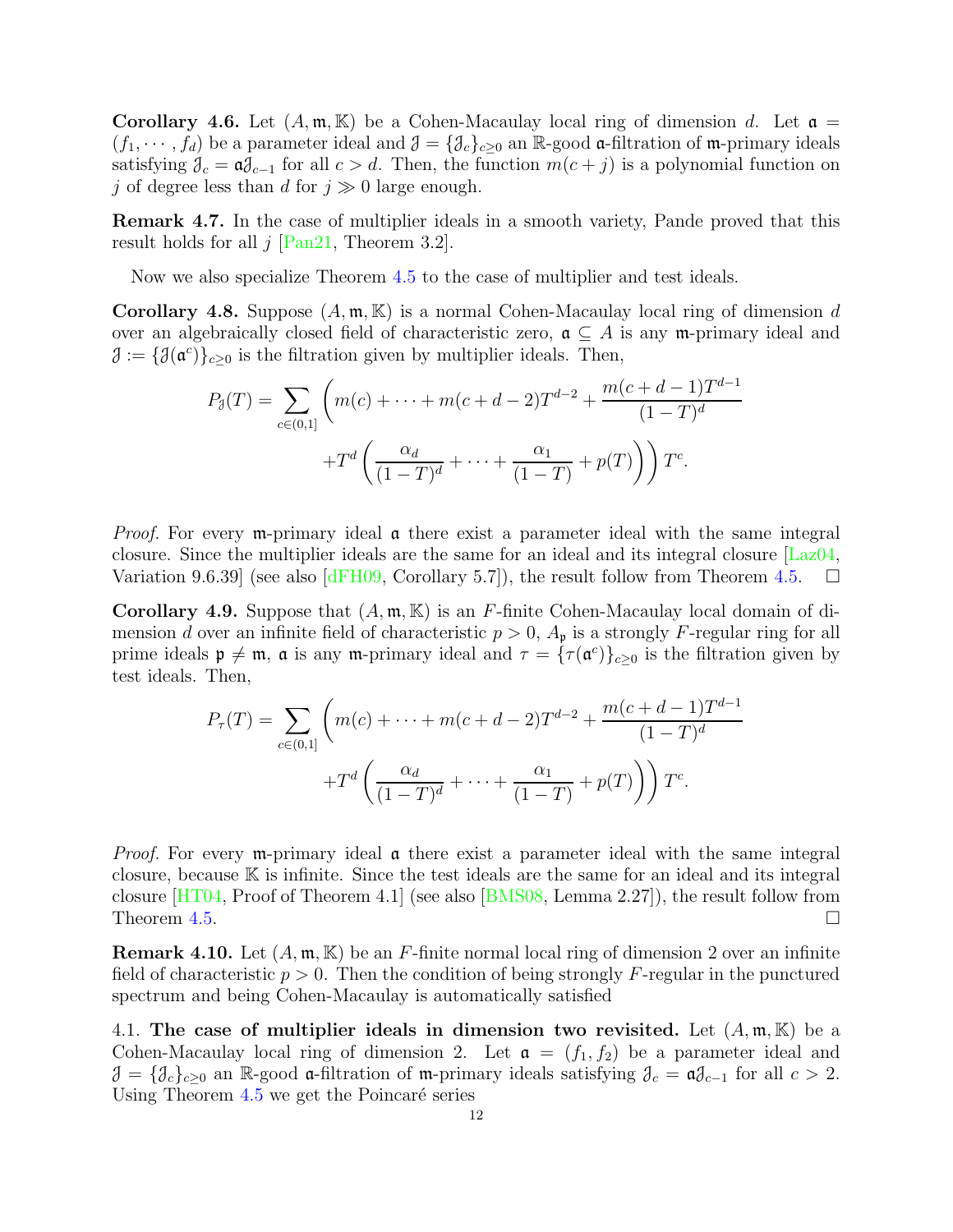<span id="page-12-1"></span>(3) 
$$
P_{\mathcal{J}}(T) = \sum_{c \in (0,1]} \left( m(c) + \frac{m(c+1)T}{(1-T)^2} + T^2 \left( \frac{\alpha_2}{(1-T)^2} + \frac{\alpha_1}{(1-T)} + p(T) \right) \right) T^c.
$$

We see that, at least for the case of multiplier ideals in a complex surface with a rational singularity, this formula is much simpler. To do so we compare our formula with the one obtained in that case.

**Theorem 4.11** ( $[AADG17, Theorem 6.1]$  $[AADG17, Theorem 6.1]$ ). Let  $(A, \mathfrak{m})$  be the local ring of a complex surface with a rational singularity,  $\mathfrak{a} \subseteq A$  an  $\mathfrak{m}$ -primary ideal and let  $\mathfrak{J} := \{ \mathfrak{J}(\mathfrak{a}^c) \}_{c \geq 0}$  be the filtration given by multiplier ideals. Then

$$
P_{\mathcal{J}}(T) = \sum_{c \in (0,1]} \left( \frac{m(c)}{1 - T} + \frac{\rho_c T}{(1 - T)^2} \right) T^c
$$

where  $\rho_c := -F \cdot H_c$  is the excess associated to the maximal jumping divisor  $H_c$ .

If we compare both formulas we observe

$$
P_{\mathcal{J}}(T) = \sum_{c \in (0,1]} \left( \frac{m(c) + (m(c+1) - 2m(c))T + m(c)T^2}{(1-T)^2} + T^2 \left( \frac{\alpha_2}{(1-T)^2} + \frac{\alpha_1}{(1-T)} + p(T) \right) \right) T^c.
$$
  
= 
$$
\sum_{c \in (0,1]} \left( \frac{m(c)}{1-T} + \frac{\rho_c T}{(1-T)^2} + \frac{T^2}{(1-T)^2} \left( m(c) + \alpha_2 + \alpha_1 (1-T) + p(T)(1-T)^2 \right) \right) T^c
$$

and we conclude that  $m(c) = -\alpha_2$ ,  $\alpha_1 = 0$  and  $p(T) = 0$ . If we take a closer look to these conditions we obtain a reformulation of [\[AADG17,](#page-13-4) Proposition 4.5] which, in particular, gives an algebraic formula for the excesses.

<span id="page-12-0"></span>**Proposition 4.12.** Let  $(A, \mathfrak{m})$  be the local ring of a complex surface with a rational singularity,  $\mathfrak{a} \subseteq A$  an  $\mathfrak{m}$ -primary ideal and let  $\mathfrak{J} := \{ \mathfrak{J}(\mathfrak{a}^c) \}_{c \geq 0}$  be the filtration given by multiplier ideals. Then,

$$
\rho_c = \frac{1}{j} \Big( \lambda (\operatorname{Tor}_2^A(A/\mathfrak{a}^j, A/\mathfrak{J}(\mathfrak{a}^{c+1}))) - \lambda (\operatorname{Tor}_2^A(A/\mathfrak{a}^j, A/\mathfrak{J}(\mathfrak{a}^{c+1-\varepsilon}))) \Big)
$$

for every  $j \geq 1$ , where is the excess associated to the maximal jumping divisor  $H_c$ . In particular,

$$
m(c+j) - m(c) = \lambda(\operatorname{Tor}_2^A(A/\mathfrak{a}^j, A/\mathfrak{J}(\mathfrak{a}^{c+1}))) - \lambda(\operatorname{Tor}_2^A(A/\mathfrak{a}^j, A/\mathfrak{J}(\mathfrak{a}^{c+1-\varepsilon})))
$$

for every  $j \geq 1$ .

*Proof.* First recall that the morphisms  $\phi_j^J$  in Setup [4.1](#page-8-1) for an m-primary ideal  $J \subseteq A$  are

$$
0 \longrightarrow (A/J)^j \xrightarrow{\phi_j^J} (A/J)^{j+1} \xrightarrow{\varphi_j^J} (A/J) \longrightarrow A/(\mathfrak{a}^j + J) \longrightarrow 0 ,
$$

and thus  $\lambda(\text{Im }\phi_j^J) = \lambda((A/J)^j) - \lambda(\text{ker }\phi_j^J) = j\lambda(A/J) - \lambda(\text{Tor}_2^A(A/\mathfrak{a}^j, A/J)).$ 

For simplicity we denote  $\lambda_i^{c+1}$  $j_j^{c+1}$  and  $\lambda_j^{c+1-\varepsilon}$  when we refer to  $\lambda(\text{Im }\phi_j^J)$  with J being the multiplier ideals  $\mathcal{J}(\mathfrak{a}^{c+1})$  and  $\mathcal{J}(\mathfrak{a}^{c+1-\epsilon})$  respectively. Then, as in the proof of Theorem [4.5,](#page-10-0)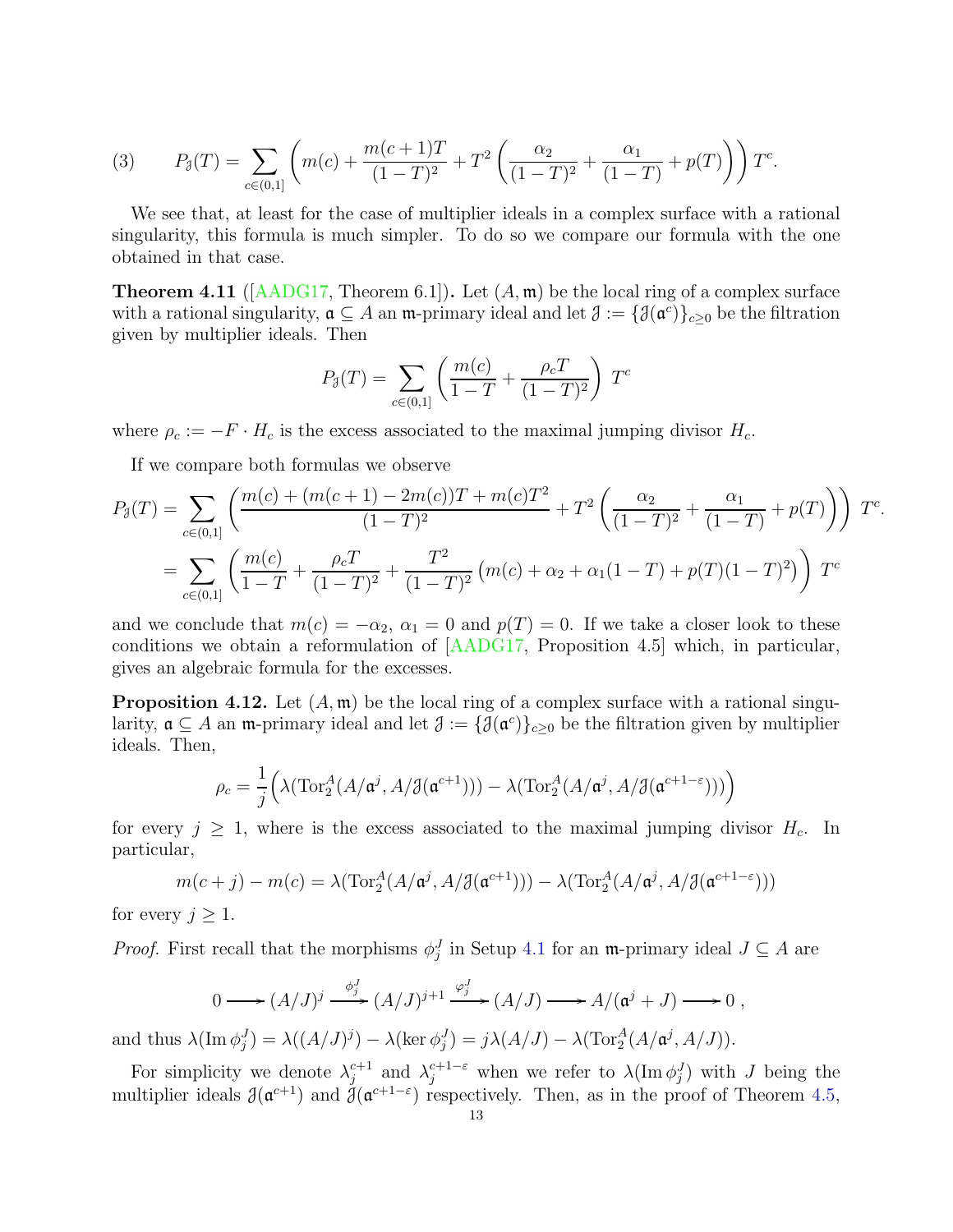we have

$$
\sum_{j\geq 1} [\lambda_j^{c+1-\varepsilon} - \lambda_j^{c+1}]T^{j-1} = q(T) + \left(\frac{\alpha_2}{(1-T)^2} - q_2(T)\right) + \left(\frac{\alpha_1}{(1-T)} - q_1(T)\right)
$$

where, for some  $k\gg 0,$ 

$$
q(T) = (\lambda_1^{c+1-\epsilon} - \lambda_1^{c+1}) + (\lambda_2^{c+1-\epsilon} - \lambda_2^{c+1})T + \dots + (\lambda_{k-1}^{c+1-\epsilon} - \lambda_{k-1}^{c+1})T^{k-2}.
$$
  
\n
$$
q_2(T) = \alpha_2(1 + 2T + \dots + (k-1)T^{k-2}).
$$
  
\n
$$
q_1(T) = \alpha_1(1 + T + \dots + T^{k-2}).
$$

Since  $\alpha_1 = 0, \alpha_2 = -m(c)$  and  $0 = p(T) = (\lambda_1^{c+1-\epsilon} - \lambda_1^{c+1} + m(c)) + (\lambda_2^{c+1-\epsilon} - \lambda_2^{c+1} + 2m(c))T + \cdots + (\lambda_{k-1}^{c+1-\epsilon} - \lambda_{k-1}^{c+1} + (k-1)m(c))T^{k-2}$ we get for  $j = 1, \ldots, k - 1$ 

$$
jm(c) = \lambda_j^{c+1} - \lambda_1^{c+1-\epsilon} = j\lambda(A/\mathcal{J}(\mathfrak{a}^{c+1})) - \lambda(\operatorname{Tor}_2^A(A/\mathfrak{a}^j, A/\mathcal{J}(\mathfrak{a}^{c+1})))
$$
  
\n
$$
- j\lambda(A/\mathcal{J}(\mathfrak{a}^{c+1-\epsilon})) + \lambda(\operatorname{Tor}_2^A(A/\mathfrak{a}^j, A/\mathcal{J}(\mathfrak{a}^{c+1-\epsilon})))
$$
  
\n
$$
= jm(c+1) + \lambda(\operatorname{Tor}_2^A(A/\mathfrak{a}^j, A/\mathcal{J}(\mathfrak{a}^{c+1-\epsilon}))) - \lambda(\operatorname{Tor}_2^A(A/\mathfrak{a}^j, A/\mathcal{J}(\mathfrak{a}^{c+1})))
$$

Therefore

$$
j\rho_c = \lambda(\operatorname{Tor}_2^A(A/\mathfrak{a}^j, A/\mathfrak{J}(\mathfrak{a}^{c+1}))) - \lambda(\operatorname{Tor}_2^A(A/\mathfrak{a}^j, A/\mathfrak{J}(\mathfrak{a}^{c+1-\varepsilon})))
$$

The same formula also holds for  $j\geq k$  since we have

$$
\lambda_j^{c+1-\varepsilon} - \lambda_j^{c+1} = \alpha_2 j = -m(c)j.
$$

 $\Box$ 

### **REFERENCES**

<span id="page-13-7"></span><span id="page-13-6"></span><span id="page-13-5"></span><span id="page-13-4"></span><span id="page-13-3"></span><span id="page-13-2"></span><span id="page-13-1"></span><span id="page-13-0"></span>

| [AADG17] | Maria Alberich-Carramiñana, Josep Álvarez Montaner, Ferran Dachs-Cadefau, and                     |
|----------|---------------------------------------------------------------------------------------------------|
|          | Víctor González-Alonso. Poincaré series of multiplier ideals in two-dimensional local             |
|          | rings with rational singularities. Adv. Math., $304:769-792$ , $2017$ . 2, 6, 7, 8, 13            |
| [AADG20] | Maria Alberich-Carramiñana, Josep Alvarez Montaner, Ferran Dachs-Cadefau, and                     |
|          | Víctor González-Alonso. Multiplicities of jumping points for mixed multiplier ideals.             |
|          | Rev. Mat. Complut., 33(1):325-348, 2020. 2                                                        |
| [AHN17]  | Josep Alvarez Montaner, Craig Huneke, and Luis Núñez Betancourt. D-modules,                       |
|          | Bernstein-Sato polynomials and F-invariants of direct summands. Adv. Math., 321:298–              |
|          | 325, 2017. 8                                                                                      |
| [BFS13]  | Angélica Benito, Eleonore Faber, and Karen E. Smith. Measuring singularities with                 |
|          | Frobenius: the basics. In <i>Commutative algebra</i> , pages 57–97. Springer, New York, 2013.     |
|          |                                                                                                   |
| [Bli13]  | Manuel Blickle. Test ideals via algebras of $p^{-e}$ -linear maps. J. Algebraic Geom., 22(1):49–  |
|          | 83, 2013. 1, 7, 8                                                                                 |
| [BMS08]  | Manuel Blickle, Mircea Mustată, and Karen E. Smith. Discreteness and rationality of               |
|          | $F$ -thresholds. <i>Michigan Math. J.</i> , 57:43–61, 2008. Special volume in honor of Melvin     |
|          | Hochster. 1, 7, 8, 12                                                                             |
| [BMS09]  | Manuel Blickle, Mircea Mustată, and Karen E. Smith. F-thresholds of hypersurfaces.                |
|          | <i>Trans. Amer. Math. Soc.</i> , 361(12):6549-6565, 2009. 7                                       |
| [BSTZ10] | Manuel Blickle, Karl Schwede, Shunsuke Takagi, and Wenliang Zhang. Discreteness and               |
|          | rationality of $F$ -jumping numbers on singular varieties. <i>Math. Ann.</i> , $347(4):917-949$ , |
|          | 2010.1, 7, 8                                                                                      |
|          | 1 A                                                                                               |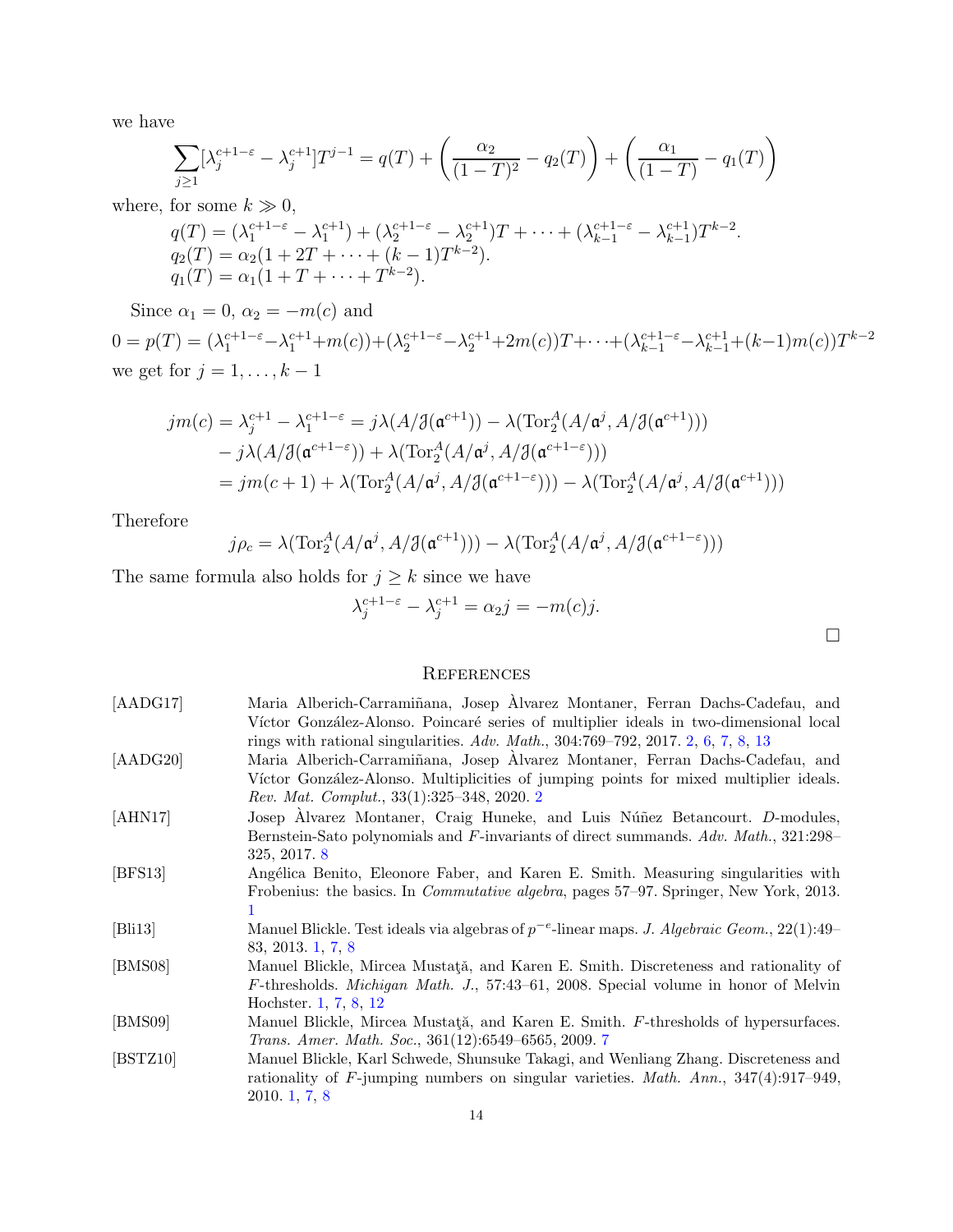<span id="page-14-20"></span><span id="page-14-19"></span><span id="page-14-18"></span><span id="page-14-17"></span><span id="page-14-16"></span><span id="page-14-15"></span><span id="page-14-14"></span><span id="page-14-13"></span><span id="page-14-12"></span><span id="page-14-11"></span><span id="page-14-10"></span><span id="page-14-9"></span><span id="page-14-8"></span><span id="page-14-7"></span><span id="page-14-6"></span><span id="page-14-5"></span><span id="page-14-4"></span><span id="page-14-3"></span><span id="page-14-2"></span><span id="page-14-1"></span><span id="page-14-0"></span>

| [CEMS18]                 | Alberto Chiecchio, Florian Enescu, Lance Edward Miller, and Karl Schwede. Test ideals<br>in rings with finitely generated anti-canonical algebras—corrigendum [MR3742559]. J.                                                                                                                                                                                                            |
|--------------------------|------------------------------------------------------------------------------------------------------------------------------------------------------------------------------------------------------------------------------------------------------------------------------------------------------------------------------------------------------------------------------------------|
| [dFDTT15]                | <i>Inst. Math. Jussieu</i> , 17(4):979-980, 2018. 1, 6<br>Tommaso de Fernex, Roi Docampo, Shunsuke Takagi, and Kevin Tucker. Comparing<br>multiplier ideals to test ideals on numerically $\mathbb{Q}$ -Gorenstein varieties. <i>Bull. Lond. Math.</i>                                                                                                                                   |
|                          | <i>Soc.</i> , $47(2):359-369, 2015.1$                                                                                                                                                                                                                                                                                                                                                    |
| [dFEM14]                 | Tommaso de Fernex, Lawrence. Ein,<br>and Mircea<br>Mustață.<br>Vanishing the-<br>singularities in<br>birational geometry.<br>Monograph,<br>available<br>and<br>orems<br>at<br>http://homepages.math.uic.edu/~ein/DFEM.pdf, 2014.6                                                                                                                                                        |
| [dFH09]                  | Tommaso de Fernex and Christopher D. Hacon. Singularities on normal varieties. Com-<br>pos. Math., 145(2):393-414, 2009. 5, 6, 12                                                                                                                                                                                                                                                        |
| [ELSVO4]                 | Lawrence Ein, Robert Lazarsfeld, Karen E. Smith, and Dror Varolin. Jumping coeffi-<br>cients of multiplier ideals. Duke Math. J., $123(3):469-506$ , 2004. 1                                                                                                                                                                                                                             |
| [GM10]                   | Carlos Galindo and Francisco Monserrat. The Poincaré series of multiplier ideals of a<br>simple complete ideal in a local ring of a smooth surface. $Adv. Math., 225(2):1046-1068,$<br>2010.1, 8                                                                                                                                                                                         |
| [Har01]                  | Nobuo Hara. Geometric interpretation of tight closure and test ideals. Trans. Amer.<br>Math. Soc., 353(5):1885-1906, 2001. 1                                                                                                                                                                                                                                                             |
| [HH90]                   | Melvin Hochster and Craig Huneke. Tight closure, invariant theory, and the Briançon-<br>Skoda theorem. J. Amer. Math. Soc., 3(1):31-116, 1990. 1, 7                                                                                                                                                                                                                                      |
| [HS06]                   | Craig Huneke and Irena Swanson. Integral closure of ideals, rings, and modules, volume<br>336 of London Mathematical Society Lecture Note Series. Cambridge University Press,<br>Cambridge, 2006. 9                                                                                                                                                                                      |
| [HT04]                   | Nobuo Hara and Shunsuke Takagi. On a generalization of test ideals. Nagoya Math. J.,<br>175:59-74, 2004. 8, 12                                                                                                                                                                                                                                                                           |
| [HY03]                   | Nobuo Hara and Ken-Ichi Yoshida. A generalization of tight closure and multiplier ideals.<br>Trans. Amer. Math. Soc., 355(8):3143-3174 (electronic), 2003. 1, 7                                                                                                                                                                                                                          |
| $\left[$ KLZ09 $\right]$ | Mordechai Katzman, Gennady Lyubeznik, and Wenliang Zhang. On the discreteness<br>and rationality of $F$ -jumping coefficients. J. Algebra, 322(9):3238-3247, 2009. 1, 8                                                                                                                                                                                                                  |
| [Kod93]                  | Vijay Kodiyalam. Homological invariants of powers of an ideal. Proc. Amer. Math. Soc.,<br>$118(3):757-764, 1993.10$                                                                                                                                                                                                                                                                      |
| $[{\rm Laz04}]$          | Robert Lazarsfeld. Positivity in algebraic geometry. II, volume 49 of Ergebnisse der Math-<br>ematik und ihrer Grenzgebiete. 3. Folge. A Series of Modern Surveys in Mathematics<br>Results in Mathematics and Related Areas. 3rd Series. A Series of Modern Surveys in<br>Mathematics/. Springer-Verlag, Berlin, 2004. Positivity for vector bundles, and multiplier<br>ideals. $1, 12$ |
| [MS11]                   | Mircea Mustată and Vasudevan Srinivas. Ordinary varieties and the comparison between<br>multiplier ideals and test ideals. Nagoya Math. J., 204:125-157, 2011. 1                                                                                                                                                                                                                         |
| [Pan21]                  | Swaraj Pande. Multiplicities of jumping numbers. Preprint, arXiv:2102.07080, 2021. 2,<br>7, 8, 12                                                                                                                                                                                                                                                                                        |
| $\vert$ RV10 $\vert$     | Maria Evelina Rossi and Giuseppe Valla. Hilbert functions of filtered modules, volume 9 of<br>Lecture Notes of the Unione Matematica Italiana. Springer-Verlag, Berlin; UMI, Bologna,<br>2010.3                                                                                                                                                                                          |
| [Sch11a]                 | Karl Schwede. A note on discreteness of F-jumping numbers. Proc. Amer. Math. Soc.,<br>$139(11):3895-3901, 2011. 1, 8$                                                                                                                                                                                                                                                                    |
| [Sch11b]                 | Karl Schwede. Test ideals in non-Q-Gorenstein rings. Trans. Amer. Math. Soc.,<br>$363(11):5925-5941, 2011. 1, 7$                                                                                                                                                                                                                                                                         |
| [Smi00]                  | Karen E. Smith. The multiplier ideal is a universal test ideal. Comm. Algebra,<br>$28(12):5915-5929$ , 2000. Special issue in honor of Robin Hartshorne. 1                                                                                                                                                                                                                               |
| ST12                     | Karl Schwede and Kevin Tucker. A survey of test ideals. In Progress in commutative<br>algebra 2, pages 39–99. Walter de Gruyter, Berlin, 2012. 1                                                                                                                                                                                                                                         |